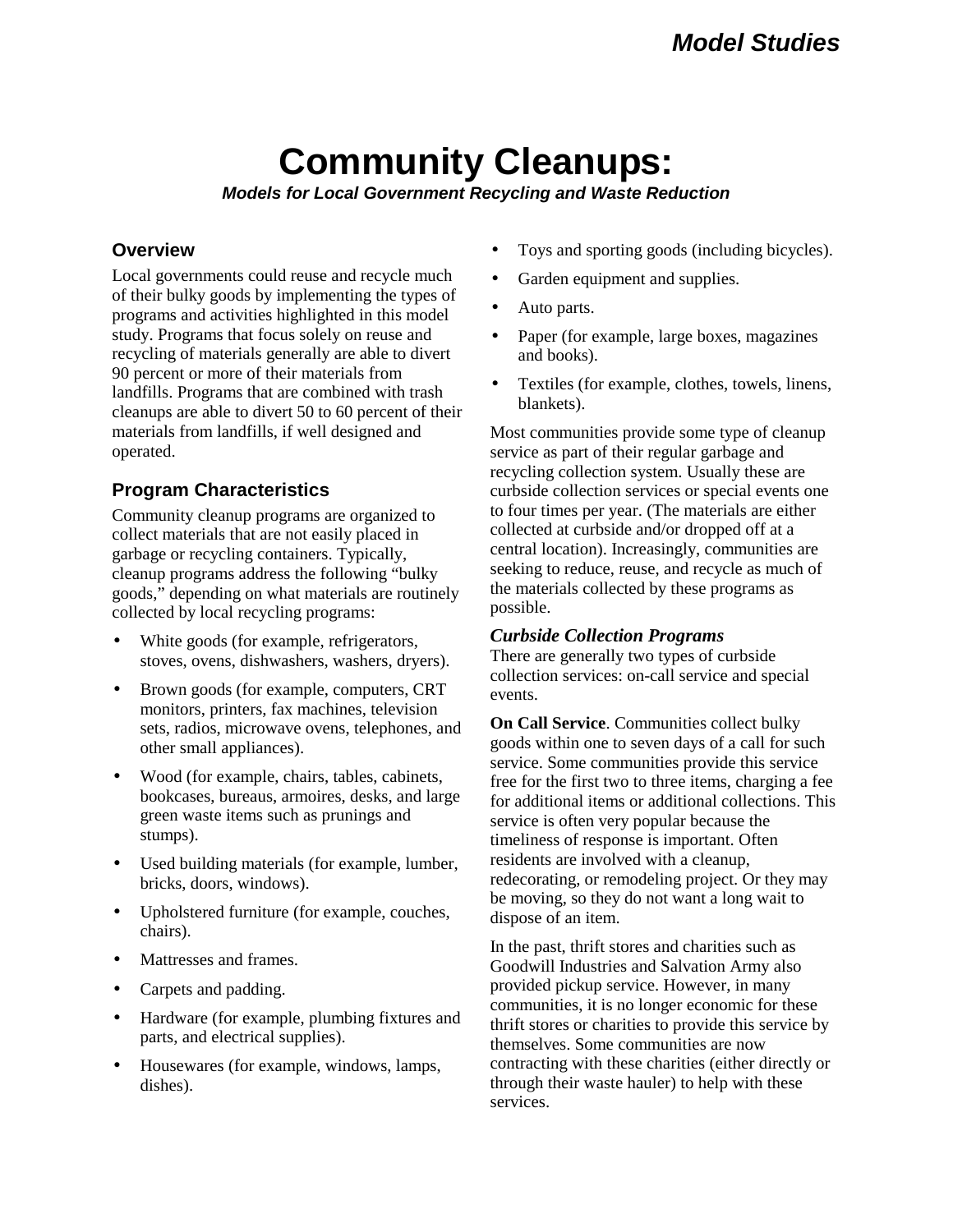In San Francisco, Calif., the city established a new on-call program. A limit of five bulky items may be collected. However, "reasonable" amounts of the following materials are accepted for recycling:

- Properly prepared scrap metal.
- Yard waste in paper bags, cardboard boxes, or tied in bundles less than four feet long—no plastic bags.
- Motor oil in a plastic jug with a screw-top lid.
- Oil filters drained and placed in a sealed, leakproof plastic bag.
- Lumber, carpet, or similar items tied in bundles no more than four feet long.
- Broken appliances with refrigerator doors removed for safety.
- Scrap metal items placed in boxes or tied in bundles less than four feet long, with a maximum of 60 pounds per item or bundle.

This program is not for trash, items that fit inside a garbage can, items collected in the curbside recycling program, or items that could be donated to charity. The program brochure refers residents to the phone book listings for thrift shops or requests that they call the city for a "Residential Reuse and Recycling Directory." Residents can also visit the city's Web site for more information on donations [\(www.sfrecycle.org/\).](http://www.sfrecycle.org/)

Residents must call ahead to schedule an appointment for pickup. Their garbage account is then verified as active. Residents then tell customer service staff exactly what items are to be collected. Each household is allowed two collections each year. Residents are asked to group materials by type and place them at the curb by 6 a.m.

The promotional brochure stresses that residents are held accountable for all materials set out at their address, regardless of who set them there. Program limits are to be strictly enforced. Citations will be issued and fees will be charged if program rules are not followed.

**Special Event Cleanups**. Communities collect once to four times each year, often as a spring and/or fall cleanup. Sometimes these events coincide with other recycling campaigns and community events (see below).

Curbside collection special events have the potential of mixing materials together so that they cannot be reused or recycled. Special efforts could be made to target different materials on different days to address this concern (for example, one day for electronics pickups, another day for furniture).

Charities and reuse businesses have also been asked to help address this concern.

In Fremont, Calif., the waste hauler gives bulky goods collection route maps to CURA, a nonprofit organization. CURA staff precedes the waste hauler's truck to collect anything of value that can be reused or recycled.

Similarly, Urban Ore has for years provided curbside pickup of bulky goods throughout Berkeley. The organization coordinates with the city on bulky goods pickup days.

Berkeley's neighborhood cleanup is organized as ten events in different neighborhoods each week. The city provides:

- A coupon for one free load of compostables to be delivered to the transfer station.
- Friday collection of reusable and repairable items (collected for East Bay Depot for Creative Reuse) and mattresses and sofas (collected for Total Recycling Systems).
- Saturday collection of up to 4 cubic yards of plant debris and unpainted wood and up to 4 cubic yards of mixed trash.

There is a \$25 charge for setouts above the 4 cubic yard limit. The city scheduled this cleanup in the university housing area to coincide with student move-out week and made special arrangements with Goodwill to obtain reusable items. The city also provided extra cardboard collection services for the student move-out and coordinated publicity for the event with the university. The university also did a book exchange.

Emeryville, Calif., also uses East Bay Depot to collect all reusables during its bulky waste cleanup days. East Bay Depot services are generally paid for by grant funding (for example, Alameda County Waste Management Authority).

#### *Drop-Off Facilities*

**Charities and Thrift Stores**. Many communities contain a wide variety of thrift stores, charities, and salvage businesses that serve the community.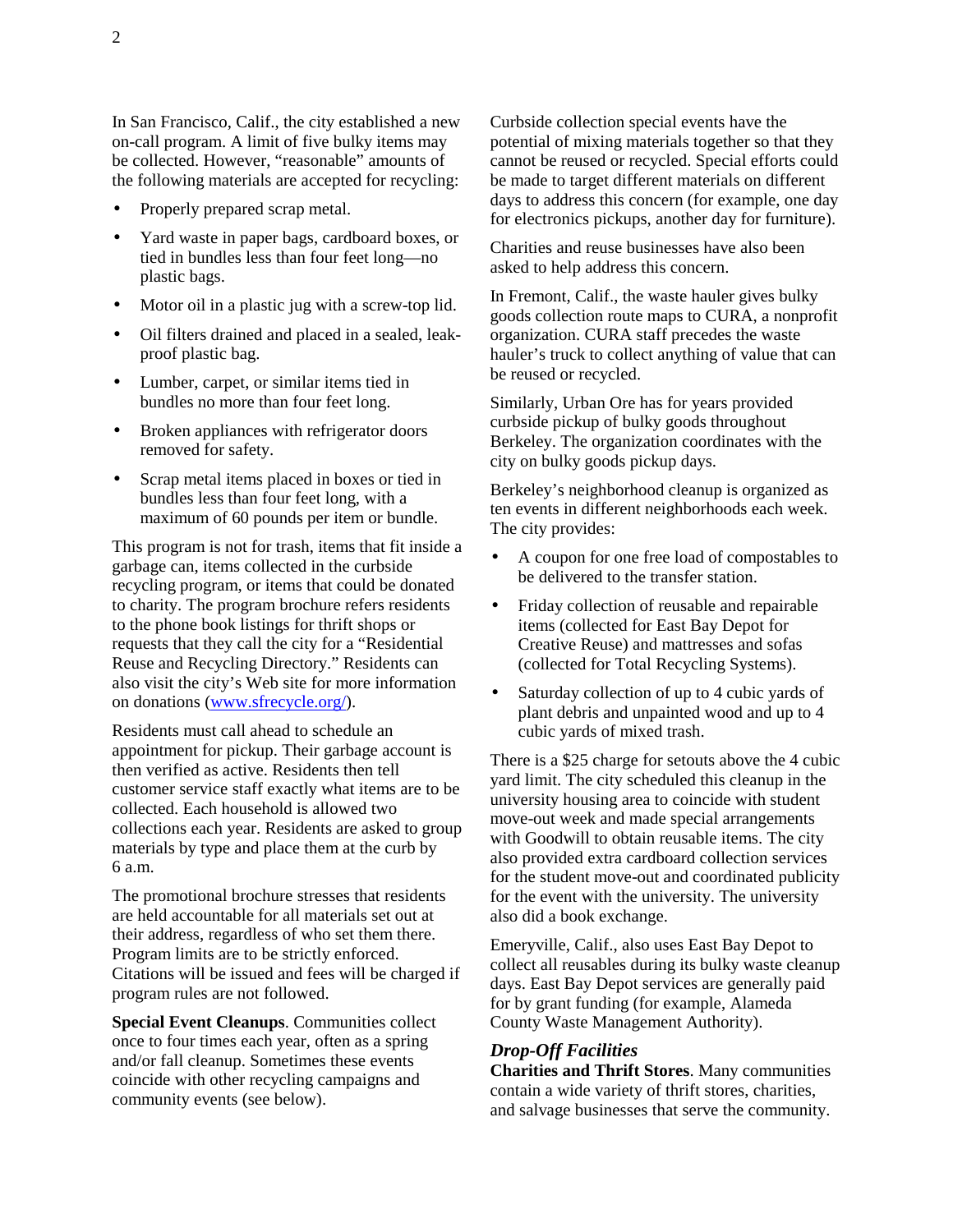These businesses usually accept materials from the public whenever they are open. This is an invaluable service that keeps valuable materials out of the landfills and helps communities meet the goals of the Integrated Waste Management Act (AB 939, Sher, Chapter 1095, Statutes of 1989 as amended [IWMA]). Communities are increasingly seeking out these locations to promote them and partner with them in reuse programs.

The City of Vacaville, Calif., has a program called "Give Winter Garb a 2nd Chance." For several years, the Asian Pacific Islander Club at Wood High sponsored an on-campus coat drive. In 1998, the city became involved and expanded drop-off locations in town. The city also arranged for a dry cleaner to donate cleaning services. That year, the program collected about 600 coats and jackets and distributed them through the local Christmas Wish program and to holiday parties at the city's three neighborhood centers.

In 1999, the program was refined and again expanded. Four dry cleaners participated, both as drop-off locations and to provide cleaning and laundering services. Ads appeared in the local newspaper and at the 16-screen theater, both of which donated their services. Local students passed out flyers at shopping centers on Thanksgiving weekend. Vacaville Sanitary Service collected labeled bags for one week on their regular routes. California Medical Facility also contributed laundering services.

The city collected coats, jackets, sweaters, blankets, and other items. The students sorted and categorized all the items. Again distribution took place through the Christmas Wish program and the neighborhood centers. The advertising and work with the students stressed reuse as well as giving to those in need. With business donations, the city will be awarding an environmental scholarship of \$250 to one of the participating students.

The Give Winter Garb a 2nd Chance program collected more than 5,000 items. The leftover clothing after the distribution in Vacaville went to the nearby town of Dixon and to Mission Solano, which distributes food and clothing throughout Solano County.

**Solid Waste Facilities**. Transfer stations, material recovery facilities (MRFs), and landfills all provide opportunities for bulky goods to be

recovered instead of burying them. The public is particularly supportive of these programs if they can avoid paying tipping fees when they donate bulky goods for reuse or recycling.

A good example of this is the Last Chance Mercantile in Marina, Calif. The Last Chance Mercantile is a place where reusable materials get their last chance before ending up in the Monterey Regional Landfill.

Constructed together with a major MRF in 1996, the Last Chance Mercantile includes a room for processing materials for resale; indoor space for displaying items such as books, clothing, sporting goods, household items, and furniture; office space for the store manager; and restrooms. Building materials, plumbing fixtures (for example, tubs and sinks), patio furniture, and other items not affected by the weather are displayed outside. (See related model study by the California Integrated Waste Management Board in this series titled "Last Chance Mercantile: A Model for Local Government Recycling and Waste Reduction.")

**Other Drop-Off Sites/Reuse Centers**. The City of West Sacramento, Calif., conducts a drop-off program that has obtained remarkable results. In three of the last four years of its beautification week program, West Sacramento diverted more than 60 percent of the materials collected for reuse or recycling. The program recycles yard waste, concrete, tires, mattresses, metals, and cardboard. An appliance repair company takes any usable appliances, and the rest are recycled. They set out for swapping any other usable items.

Thurston County, Wash., has held community recycle days biannually since 1992. At these events, they accept tires, appliances, scrap metal, bicycles, lawnmowers, and flowerpots, but no mixed waste. Some items are free to recycle; others carry a nominal fee. The county charges \$1 per tire, and a tire recycling firm collects the tires to use for retreads or to make chips for fuel. They charge \$5 for each washer, dryer, stove, and water heater, which are recycled as scrap metal.

The \$10 charge for each refrigerator does not cover the actual cost of recycling this item (about \$30) due to the costs involved with draining and reclaiming the coolant. The \$5 fees for the other white goods help cover that cost difference. Other items are taken for free. Scrap metal gets recycled,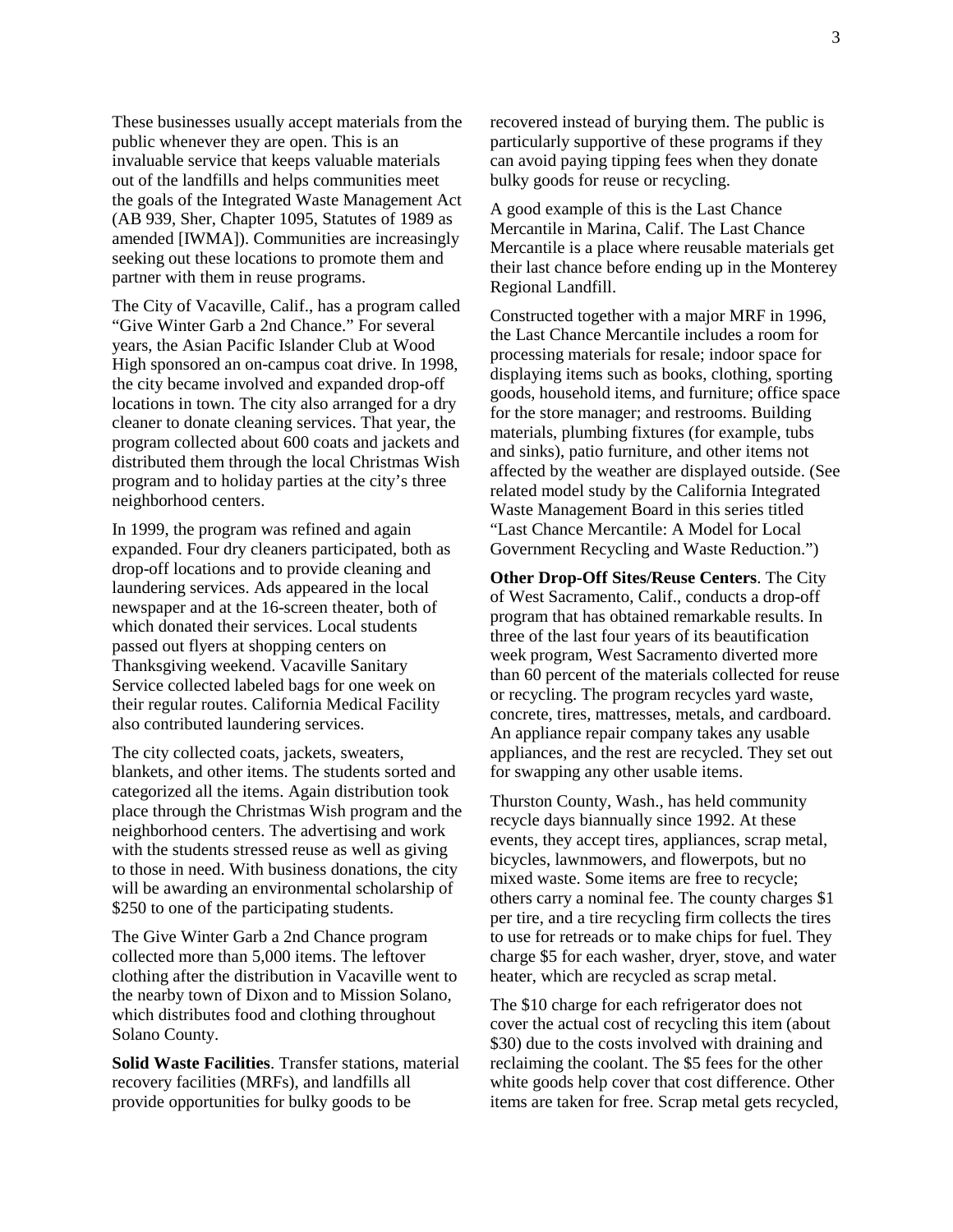although some people will take resuable/repairable items (including bicycles). One individual takes lawnmowers to repair and resell. His wife has a nursery and uses the flowerpots.

The Thurston County program also has a Goodwill trailer to accept reusable household items. They recently started accepting non-recyclable glass, which is used by a man who makes colorful "glasscrete" products. At the spring 2000 event, a company will be present to accept some computers and electronics.

To make the recycling day events as accessible as possible to all county residents, two events are scheduled (one in the north part of county and another in the south). One event is held at the county fairgrounds; the other, in a more rural part of the county.

The ReUse Center in Ann Arbor, Mich., will allow residents to request items to be saved for them. If someone stops by and the store does not have what they are looking for, the store puts their name and number on a "wish list" and they call if it comes in.

**Dormitory moveouts**. If there is a college or university in a community with substantial student housing, large quantities of bulky goods are generated at both the beginning and the end of the semester. Typically there is a six- to tenfold increase in disposal at the end of the school year, but in the past this material did not get reused or recycled.

That trend is changing. Increasingly, colleges are providing extra capacity for their recycling containers and collection system at the beginning and end of the school year. At the beginning of the school year, this is targeted to the large amounts of corrugated boxes that are generated.

At the end of the semester, there is a much wider range of bulky goods and recyclable materials, including bookshelves, mattresses, couches, chairs, tables, bicycles, books, beds, school supplies, and used building materials (for example, lumber, cinder blocks, and bricks). These are generally items that students may not want to take home at the end of the school year.

The University of California at San Diego increases collection schedules for recycling and trash during move-outs. They make sure that all collection containers are empty at the beginning of the week. The university recycling program works with the resident assistants to encourage students to recycle and donate items instead of throwing them away.

Dormitory residents see posters in the halls about reusing and recycling bulky items, and they receive flyers with the message "DONATE IT!" Most of the housing areas designate a location in a lounge or laundry area for materials to be donated. Every housing area picks a different charity to help. The rule is: if you can reuse it, donate it.

Unfortunately, bulky items show up everywhere. Most of the time the university recycling crews pull them out of waste rolloff containers and put them aside for reuse. Recycling tonnages increase about 30 percent during move-outs.

Last year UC San Diego offered an organized "yard sale" for students to sell their unwanted items before the campus move-outs. Anything not sold was donated to a local teen shelter. The university set out donation boxes for nonperishable food items, and they designated special locations to dispose of unwanted household hazardous wastes. The university recycling program promoted the event and reserved parking lots for this purpose. Unfortunately, not many students participated this first year. They hope to do better in the future.

In Gainesville, Florida, the City of Gainesville conducted a community cleanup and giveaway program at the end of the school year. They collected furniture and household items from students and the community-at-large using charities and city and county staff.

The items were stored in a livestock pavilion on the University of Florida campus. They advertised the giveaway for 9 a.m., but people began lining up as early as 6 a.m. They collected more than 21 tons of materials that were all reused or recycled. It was a huge success and received great publicity.

Another year, Gainesville provided the furniture and household items to the Salvation Army for them to distribute. Also, the Alachua County Rural Collection Centers for Solid Waste and Recycling allow residents to drop off bulky items for either disposal or to become part of a "swap shop."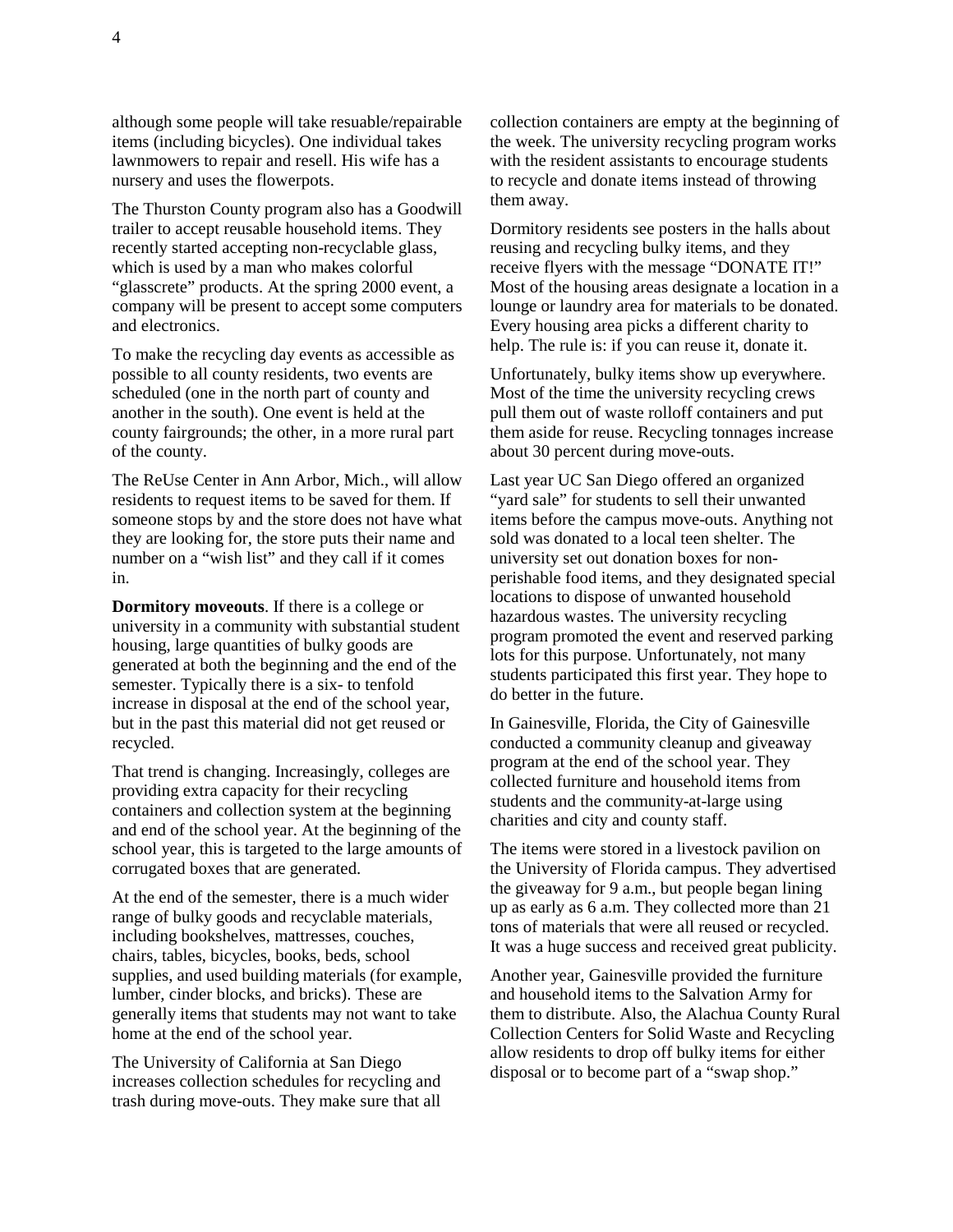These items are set under a canopy and the public can take whatever they like.

**Community Exchanges**. The City of Seattle, Wash., has established a community exchange. Residents are encouraged to bring their reusable or repairable items to give away at a neighborhood site organized by the city. Residents may also find items they want and take those away for free. The city staffs the exchange with volunteers as much as possible. Acceptable items include:

- Reusable furniture (for example, sofas, chairs, tables, bookcases).
- Working household appliances and electronics (for example, vacuums, TVs, radios, and stereo equipment).
- Reusable construction materials.
- Reusable housewares (for example, plates, kitchenware, decorations).
- Clothing and textiles (clean and dry).

Items not accepted are:

- Yard waste, food waste, recyclable glass, cans, or paper.
- Tires, car batteries, or concrete.
- Paints, oils, or solvents.
- Pressurized cylinders.

Residents must bring their notice of the event flyer as a "pass" and a proof of residency to participate; but they can participate only on the designated days. Residents are also provided the opportunity to dispose of larger unwanted items that may not be reusable or recyclable at these locations. The city contracts with King County Conservation Corps to fill dumpsters and haul away waste that is also brought to these sites.

These exchanges replaced the city's previous program, in which residents placed bulky wastes on the curb to be picked up on a certain day. Problems occurred when people from inside and outside the city came and illegally dumped trash on residents' lawns. The city is much happier with the new system.

**Habitat ReStores**. More than 50 Habitat for Humanity affiliates across the United States and Canada have established ReStores, including five in Southern California. Another one is planned for the Sacramento area soon.

A ReStore is a thrift shop that recycles quality surplus, new, and used building materials at a fraction of retail prices. Many people wish to donate used items to Habitat, but Habitat can't accept anything for Habitat Homes that isn't brand new. ReStores were established to sell these items to help fund the construction of Habitat houses in the community. ReStores also give others in the area a way to improve their homes at a reduced cost.

All materials sold by Habitat ReStores are donated for that purpose, often from contractors with excess supplies. Items also come from demolition crews salvaging reusable materials or from the general public. ReStores give contractors and rental managers a way to cut their costs when renovating or demolishing buildings while recycling for a great cause.

The North Hollywood ReStore is also developing a tool "library" where people can "check out" the tools they need to do their work.



ReStores are good examples of the types of thrift stores for used building materials now appearing throughout the state. Communities could work to promote these operations and encourage contractors and homeowners to use them rather than disposing of these materials.

Habitat ReStores are currently located in California in the following communities:

• Tijuana/San Diego (Lemon Grove)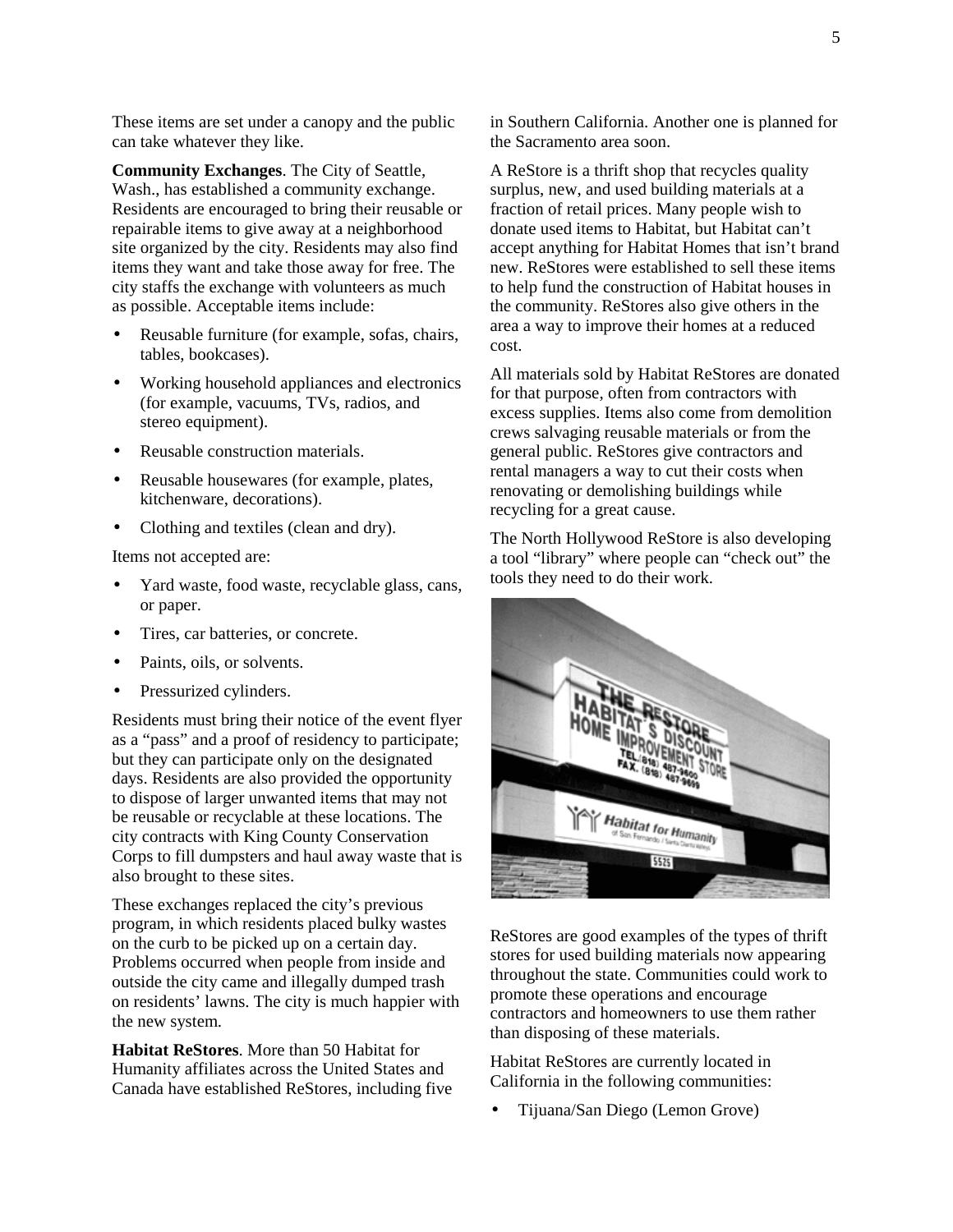- San Fernando/Santa Clarita Valley (North Hollywood)
- Ventura County (Oxnard)
- Riverside (San Bernardino)
- Orange County (Santa Ana)

*Examples of Product Reuse and Recycling*  Municipal recycling coordinators do not fully understand some of the market dynamics of bulky goods because this has been a small portion of their responsibilities in the past.

However, with increased attention being given to reuse, recycling, and composting in all aspects of the waste stream, municipal recyclers are trying to better understand and expand the markets for these products. These efforts are often in partnership with charities and the private sector that have been operating for a long time in this arena. Some of the products in which significant progress is taking place are highlighted below.

**Appliance Recycling**. Appliances include washing machines, dryers, dishwashers, ranges, air conditioners, refrigerators, freezers, and water heaters. By weight, the typical appliance consists of about 75 percent steel. This steel is recyclable, and it is being recycled today. The 1998 appliance recycling rate was 72.1 percent.

As of 1998, 18 states enacted landfill bans for appliances, requiring them to be recycled. In California, all oil must be drained from appliances and chloroflourocarbons (CFC) need to be removed from refrigerators before they can be landfilled.

St. Vincent dePaul is probably the most active charity working with appliance recycling in California and the West Coast. Communities seeking to expand appliance recycling should contact St. Vincent de Paul, along with local metal recyclers, to explore opportunities to expand these efforts. Both are listed under "scrap metal" in local yellow pages.

The City of Alameda, Calif., has been recycling white goods since 1993. They have used Waste Management, ARCA, and now Freon Free for the pickups. In the past two years, Freon Free has added some small appliances and electronics (brown goods) along with scrap metal. For several years, the city also used Eagle Scout candidates to perform the public service of helping the elderly or handicapped persons get their large items out to the curb for collection.

**Couches and Mattress Recycling**. Couches and mattresses are among the more difficult bulky goods to reuse and recycle. If items are in good shape, some thrift stores and charities will accept these on a limited basis. However, due to the high volume of these products discarded annually, most thrifts and charities have more than they can handle.

Each year, 30 million new bedding units are sold in the United States and about 4 million used/refurbished units are sold (not counting garage sales). There are at least seven major firms in California producing about 300,000 bedding units a year from old bedding, mostly in the Los Angeles area. Delta Bedding in Sacramento also does this.

A new company was formed in the Alameda County area in the late 1990s to address this problem: Total Recycling Systems. Total Recycling has been picking up furniture items (mostly couches and bedding products) since 1996. They have worked continually with the cities of Berkeley and Alameda since 1996, and they also collected one year for the Castro Valley Sanitary District.

The collection program has varied depending on the processing facilities available. Some materials went to an Oakland facility and some went to a Dublin facility (a prison project, from 1996 to 1997). For the last two years (1998–1999), materials went to a temporary outdoors site at the Berkeley Transfer Station. Beginning in 2000, materials are being delivered to their new Richmond facility. This new facility is 4,500 square feet at the Amigo Bag and Lining Company located at 740 Market Avenue, Richmond, Calif.

Total Recycling diverts about 90 percent of the materials from the dismantled products. About 60 percent is recycled (into steel, urethane, some wood, cotton batting, and fiberfill stuffing). For example, cotton batting is recycled into body punching bags, and urethane foam is made into carpet underpadding.

Some of the material received (about 25 to 30 percent) is composted (for example, sisal pad,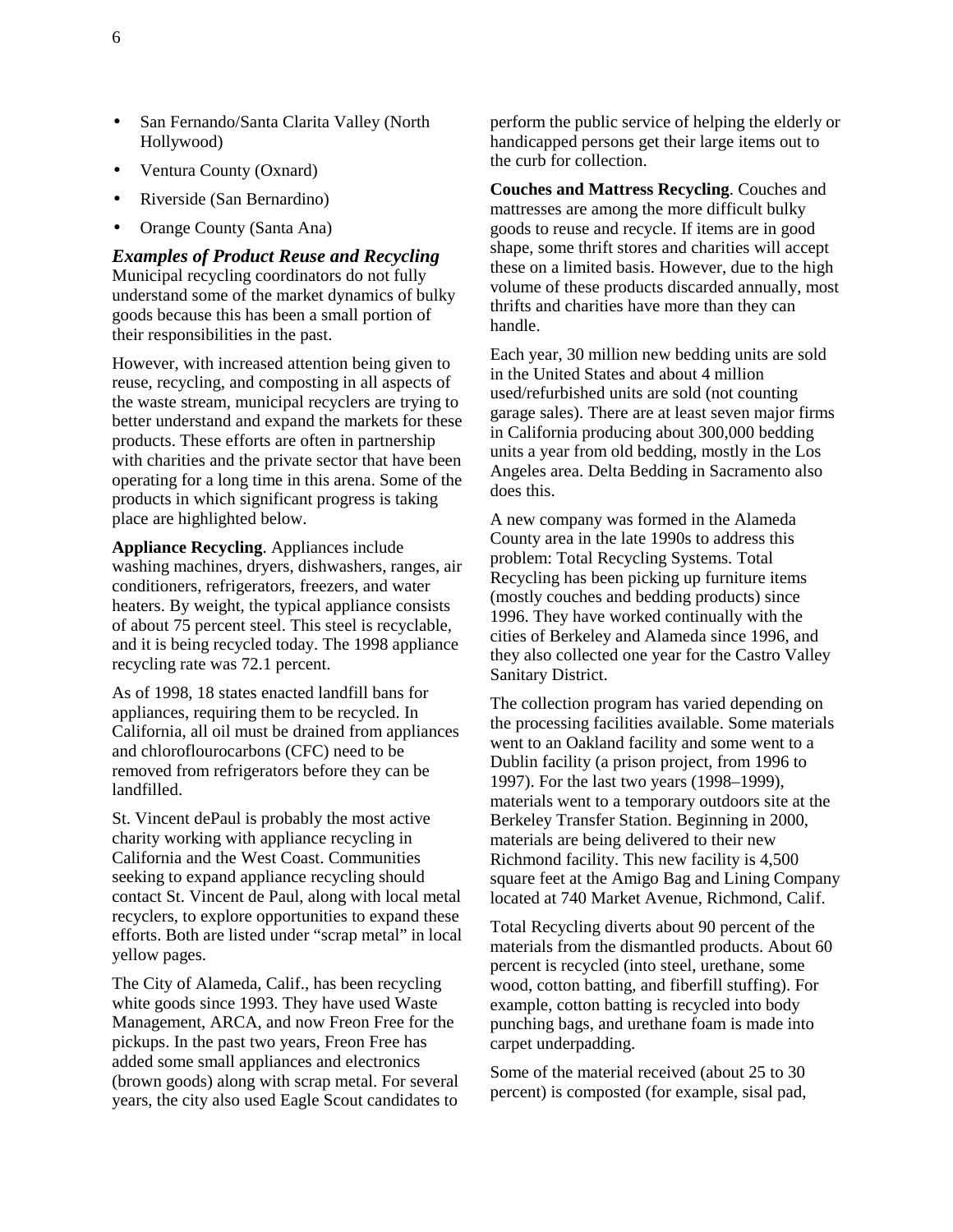some of the wood, some of the cotton). Still going to the landfill is shoddy pad, some cover cloth materials (although they are exploring new markets for rags and drop cloth materials), and miscellaneous trash. Total Recycling has the world's largest collection of used couch parts.

Total Recycling also sells quality interesting older furniture to upholsterers who sell to clients favoring this type of vintage product. They also build wooden foundations out of old box springs and some couch wood for sale to Estates Mattress. Estates Mattress recovers and uses these with their renovated mattresses.

Total Recycling Systems charges rates based on the number of units they collect curbside on a specific agreed-upon date. Their rate is about \$20 per yard, or roughly \$10 per mattress and \$20 per couch. On a cubic yard basis, they are about the same as local landfill tipping fees. On a per-ton basis, they are about twice as expensive.

Total Recycling also has an on-call service during the rest of the year. The company charges \$20 for a house call and then a small amount above that, depending on the items collected.

Furniture can be dismantled; it just takes time. The company is now considering using power tools (mostly cutting tools) to speed the process.

The City of Berkeley Transfer Station began diverting all bedding products to the Total Recycling facility in Richmond beginning in February 2000. Total Recycling plans to receive some of Estates Mattress Company's "junkers" (non-rebuildable bedding units, as opposed to "keepers," or used mattresses that can be rebuilt).

St. Vincent dePaul is also trying to raise money to build a mattress shredder and recycling facility in East Oakland.

**Textiles Recycling**. Municipal recycling programs are just now adding textiles to these programs. Industry sources estimate that only 15 percent of textile materials are being diverted from the waste stream for recycling today. By contrast, more than 90 percent of the materials already collected by the textiles recycling industry is recycled.

Demand for high-quality, low-cost used clothing, industrial wipers, fiber, and related materials have made this a profitable industry. Industrywide sales are estimated at \$700 million. There are about

2,000 companies diverting 2.6 billion pounds of postconsumer textiles from the waste stream. More than 60 percent of these materials are exported. According to the U.S. Department of Commerce, used clothing is this country's eighth largest export item behind automotive parts and wheat.

Most textile recycling firms are small, familyowned businesses. The majority of these companies employ 35 to 100 people. These recycling firms are usually inner-city employers that hire people from the nearby communities who might otherwise be unemployable. Many of the workers are unskilled, semi-skilled, or physically challenged.

Textiles comprise about four to six percent of the residential waste stream. Materials include clothing, drapes, towels, sheets, blankets, tablecloths, belts, handbags, paired shoes, socks, and clean rags.

Charities collect the majority of used textiles in the U.S. Some organizations use a drop-off center, drop-off box, or telephone routing system where a truck will collect door-to-door on a regular schedule.

Some of the larger nonprofit collection agencies in the U.S. are Goodwill Industries International, Inc., the Salvation Army, and St. Jude's. These three organizations are the major collection forces within North America and have established dropoff centers. Proceeds from these operations are used for their charitable and rehabilitation efforts to help the disadvantaged. Because they collect far more than they can sell in their stores, the excess materials are sold by weight to individual textile recyclers.

Some organizations set up telephone banks to call residents in specific neighborhoods and ask them to set their items on the front porch for pickup on a specific date. Porch pickups help discourage scavengers from stealing or damaging the materials.

Drop-off boxes are commonly used in supermarket and shopping center parking lots. People bring their items to the box at their convenience. These boxes are sponsored by a charity or can be placed there by a private business. Over the years, the biggest problems with collection boxes have been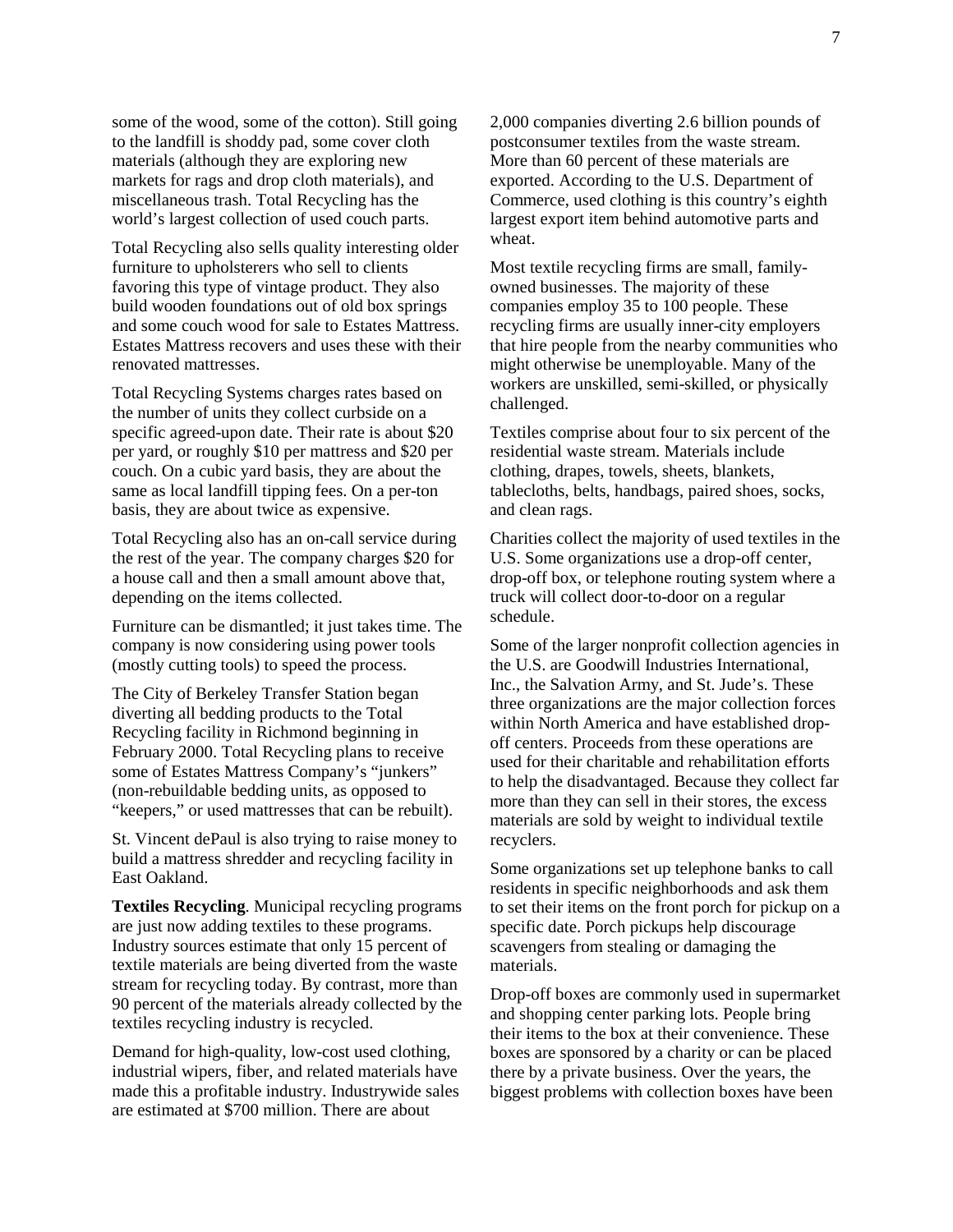pilferage, people placing garbage in the boxes, and the failure of the sponsoring organization to make regular pickups. Increasingly, organizations are switching from drop-off boxes to staffed collection centers.

As cities and counties are forced to meet mandated recycling goals, textiles are becoming more attractive. One reason for this is that there is constant demand for used clothing. The revenue received for these goods helps offset the expenses for collecting other recyclables. In some communities textiles have helped offset collection costs of 10 to 20 percent.

Many communities are now adding textiles to curbside recycling programs to meet their recycling goals. Textiles are typically placed in a separate compartment on curbside recycling trucks or picked up with the paper. In some cases, the customer will be provided with a special plastic bag for textile collections (or asked to place textiles in their own plastic bag). Bags are either dropped off at each home or distributed through schools, grocery stores, or other methods. Ideally, textiles should be brought indoors for sorting, baling, and loading into trailers.

Unlike other recycled materials that are collected at curbside, textiles must be kept dry at all times during the collection process. Natural fiber textiles will decompose or become moldy if wet. Although rare, such decomposition can generate heat that could lead to spontaneous combustion and cause facility fires when stored in baled form. That is why clothing must be kept clean and dry during the collection process.

Textile recyclers pay from \$80 to \$150 per ton for the materials. Clothing that is unsuitable for wear because it is too worn, stained, or torn is cut into industrial wiping cloths. If materials are not suitable for wipers, they are sent to a fiber converter. Here the clothing is chopped, ripped, and torn to return it to a fibrous state.

From this blend of fibers comes high-quality carpet underlay for commercial and residential use, mattress filler, stuffing for pillows and cushions, insulation for housing, deck panels, and sound-deadening materials for the automotive industry. Every automobile contains nearly 80 pounds of this material. It can be found in the door panels, roof liner, under the hood, and in the trunk.

Carroll County, Iowa; St. Paul, Minn.; San Jose, Calif.; and Somerset County, N.J., are examples of municipalities that have curbside collection of textiles in place. Aberdeen, Md., and the Solid Waste Authority of Palm Beach County, Fla. collect textiles at curbside once a year.

Calvert and Montgomery counties, Md., and Cobb County, Ga., have added textiles to a long list of materials accepted at drop-off sites. Some of these municipal programs have partnered with local charities and nonprofit organizations. The City of Los Angeles is working with the Salvation Army in select neighborhoods to collect textiles.

Communities of all sizes are now exploring new ways to collect these materials economically. Communities should work with local charities and thrift stores that collect textiles to determine the local needs and best ways to reuse and recycle those materials.

**Used Building Materials**. Used building materials include lumber, bricks, doors, windows, and plumbing fixtures (for example, tubs, showers, and sinks). Many of these materials have a high value if properly recovered and distributed. Much of the material is increasingly coming from "deconstruction" or "soft" demolition projects.

Montgomery County, Md., has a program called "Don't Dump, Donate." The county works with a building materials recycling nonprofit called The Loading Dock. Items are accepted at the county's solid waste transfer station on Wednesday afternoons and on Saturdays. The Loading Dock then comes with its own trucks and takes the donations back to its warehouse. The Loading Dock sometimes will do pickups for large donations (for example, a set of kitchen cabinets).

King County, Wash., has held special recycling events twice a year since 1993. In 1998 and 1999 the county tried collecting used building materials. They had some success, but the quality of the materials was low. The Seattle area also has three building recycling businesses. Those businesses couldn't spare staff to come to the county's collection point on their busiest day (Saturday) for the volume and quantity of materials collected. So the county decided to stop collecting these materials at the special recycling events.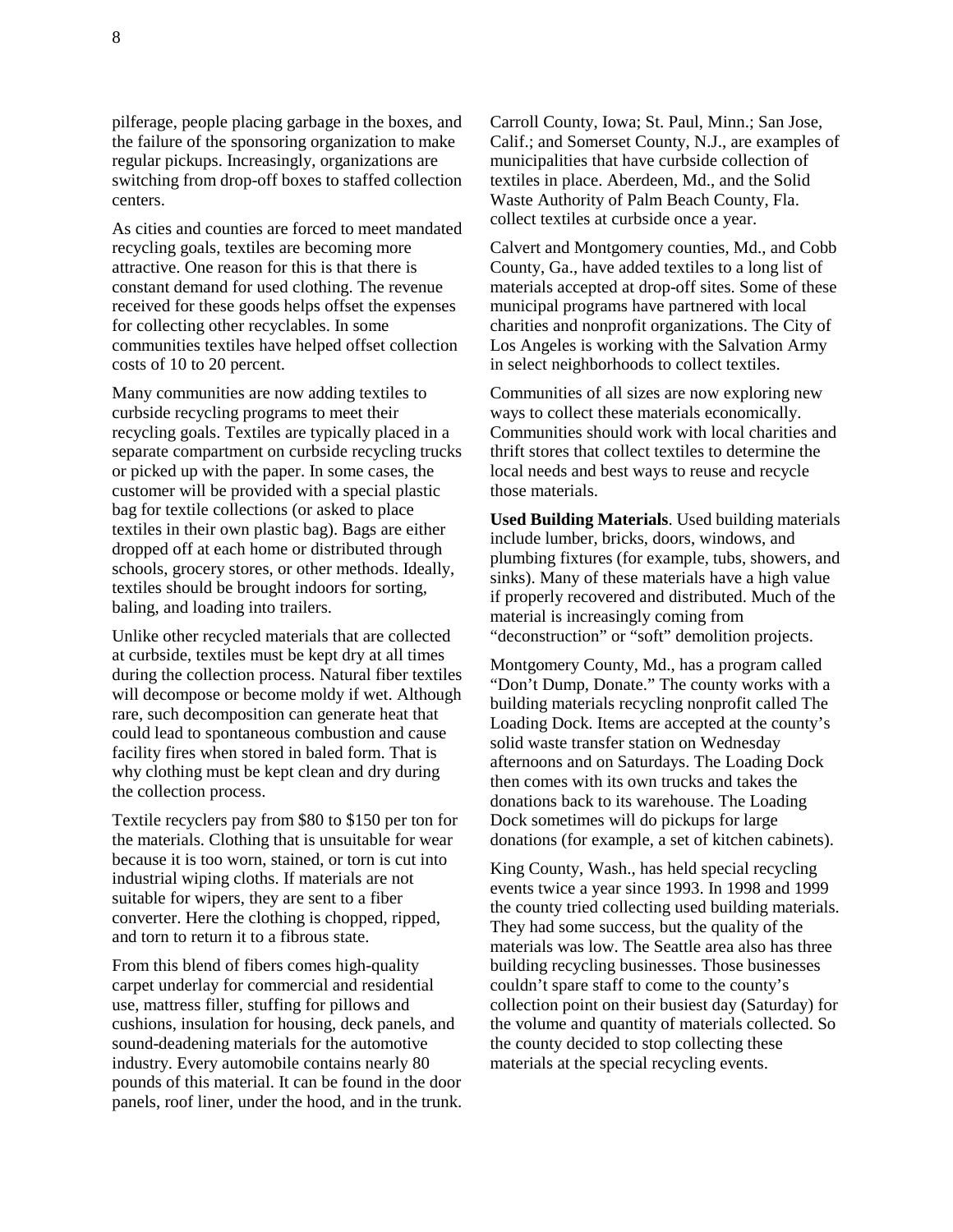**Furniture Recycling**. Furniture recycling includes both wood and metal furniture (for example, chairs, tables, and bookcases) as well as upholstered furniture (couches, mattresses, and bed springs). Wood and metal furniture has often been reused through salvage and thrift stores. Upholstered furniture is much more difficult to recycle, as described in the couches and mattresses section above.

The City of Alameda, Calif., has used Total Recycling Systems for several years to salvage or recycle couches, mattresses, box springs, and other upholstered furniture (see description above). Some years, the city had customers pay Total Recycling directly for the service, but most of the time Total Recycling sent the city an invoice for services after the event was over. The City of Alameda has also worked with the East Bay Depot for Creative Reuse. East Bay Depot has collected other furniture and bulky items with "artistic potential" for refurbishing and resale.

In Montgomery County, Md., the county's Housing Opportunities Commission makes home pickups of reusable furniture. The donated items are used to furnish homes for people getting back on their feet after having been on public assistance.

**Electronics Recycling**. More than 12 million computers are scrapped every year in the United States and more than 75 of all computers ever bought are in storage, because no one knows what to do with them. With HDTV being implemented universally in 2006, and computer technology becoming obsolete every 18 months, the problems are accelerating. Some communities are trying different approaches to address this growing problem.

In Southern California, the City of Thousand Oaks and Ventura County Solid Waste Management Department conducted its first electronics collection event on January 8, 2000. More than 300 people came to the drop-off site at the city's municipal yard. More than 13 tons of computers, televisions, and other electronics equipment were collected, including:

- 6,955 pounds of computer drives.
- 6,518 pounds of televisions.
- 5,876 pounds of monitors.
- 3,300 pounds of miscellaneous scrap (for example, modems, and stereo equipment).
- 2,005 pounds of printers.
- 1,560 pounds of microwave ovens.
- 400 pounds of cables, mice, keyboards, and other small parts.

All materials from Thousand Oaks were stacked and palletized, plastic-wrapped, and transported by HMR USA to their facility in Gardena. Working computers (Pentium and above) were provided to the prison system for repair and donations to schools. Everything else was dismantled and recycled. CRTs were shipped to HMR's monitorcrushing machine in South San Francisco. HMR claimed that nothing was landfilled.

Meanwhile, in 1998–99, San Francisco and Alameda County worked with the Materials for the Future Foundation (MFF) to develop four electronic collection and recycling pilot programs. The purpose of the pilot programs was to document the quantity of consumer electronic products that flow into the residential waste stream and to determine if the recovered electronic products can be recycled cost-effectively.

The materials collected in the pilot programs included all consumer electronics (or "brown goods") that plug in or operate on batteries. "White goods," such as electric stoves and refrigerators, were not included.

The pilot programs collected materials from residential curbside collection programs, residential drop-off programs, and a public disposal area. A summary of those programs is included in the companion CIWMB model study in this series, "Business Recycling Plans and Policies: A Model for Local Government Recycling and Waste Reduction."

Unfortunately, the MFF pilot program was overwhelmed by old TVs and CRT monitors. The pilot paid \$500 per ton for CRT recycling. Overall, these pilot programs demonstrated a cost to communities of \$750 to \$2,000 per ton to collect and recycle electronic waste materials through these approaches.

MFF concluded that residential collection programs should target products that have a higher recycling value (for example, computer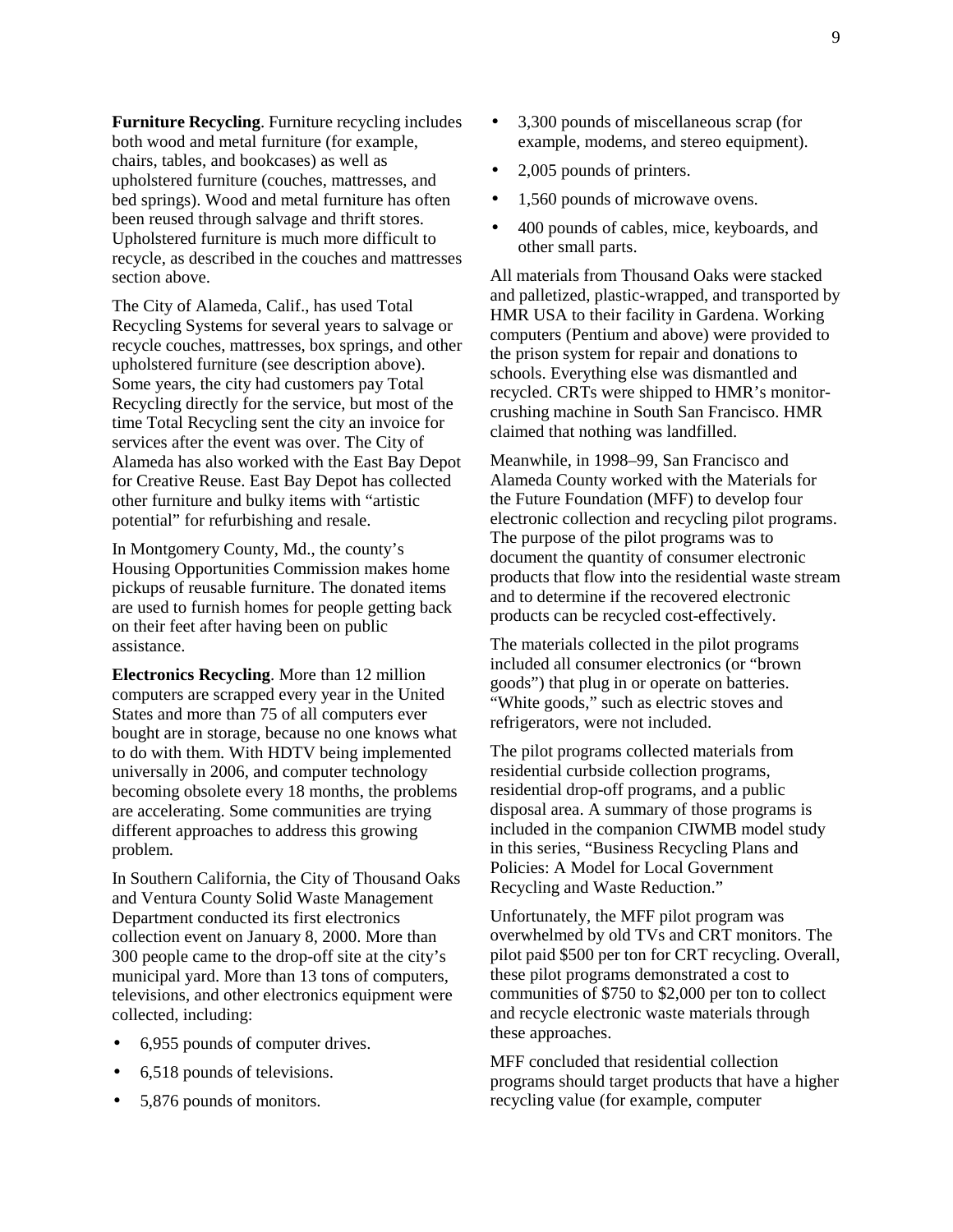components), or products with similar materials to achieve greater economies of scale.

Alameda County Waste Management Authority staff noted that some type of manufacturer responsibility for the public cost of this type of program might be necessary to reduce costs to a more reasonable range of traditional recyclables (\$100–200 per ton). Another idea is to attract a cathode ray tube recycling facility to the county to process the most ubiquitous and costly components of the electronics stream. Such a local facility might improve the program costs for recycling.

For now, programs at nonprofits and drop-off centers and participation of retail stores may be more appropriate ways to reuse and recycle these products. Communities need to explore what services are available locally, particularly working with computer recycling specialists.

Based in part on the MFF and Alameda County Waste Management Authority staff analysis, some local governments are beginning to work with retailers and manufacturers to take back their products. Takeback programs are also highlighted in the business recycling model study.

#### *Reuse and Recycling Campaigns*

**Second Chance Week**. The Local Government Commission, a nonprofit organization based in Sacramento, Calif., has organized Second Chance Week in the fall (usually October) for the past three years, initially under contract to the CIWMB. Second Chance Week has stimulated a wealth of information and ideas about how to promote reuse of materials, including bulky goods, in communities throughout California.

Many activities that have been organized are highlighted on the Second Chance Web site, [www.choose2reuse.org/,](http://www.choose2reuse.org/) and are profiled in a case study below. Some of those activities have targeted many of the same bulky goods as community cleanups. Second Chance Week would be a particularly good time to organize a fall cleanup activity to promote reuse and recycling of bulky goods.

Communities could also use many of these ideas throughout the year. They could incorporate one or more of these ideas into their regular municipal services and/or franchise agreements.

In addition to Second Chance Week, other major events designed specifically to promote reuse, recycling, and composting are Earth Day and America Recycles Day.

**Earth Day**. Earth Day is held each year on April 22. The goal of Earth Day is to promote a healthy environment and a peaceful, just, sustainable world by organizing events, activities, and campaigns. Since its inception in 1970, reuse and recycling events associated with Earth day have provided opportunities for the public to demonstrate their support for the environment. Communities can promote reuse and recycling of bulky wastes annually through one of the activities described in this case study. This is a particularly good time to organize spring cleanups focused on reuse and recycling.

#### **America Recycles Day**.

America Recycles Day is held each year on November 15. America Recycles Day is designed to encourage people to buy more recycledcontent products at home and



in the workplace to keep recycling working. Their slogan is "For our children's future, we must buy recycled today."

To encourage Americans to pledge to buy more recycled products, organizers are offering incentive prizes like remanufactured computers, a family trip to Disney World, and even a new home, the "American Green Dream House," built primarily from recycled materials. More than 2.9 million Americans participated in 1999 America Recycles Day (ARD) events held in 49 states, the District of Columbia, Puerto Rico, and the U.S. Virgin Islands.

Although the focus of America Recycles Day is on buying recycled products, many communities also use this event as a time to promote reuse, recycling and composting in general. This would make another good opportunity for a fall cleanup event that promotes reuse and recycling.

#### *Cleanup Campaigns*

In addition to community organized cleanup campaigns, many volunteer groups conduct cleanups of neighborhoods, vacant lots, rivers, lakes, and beaches. These cleanups produce many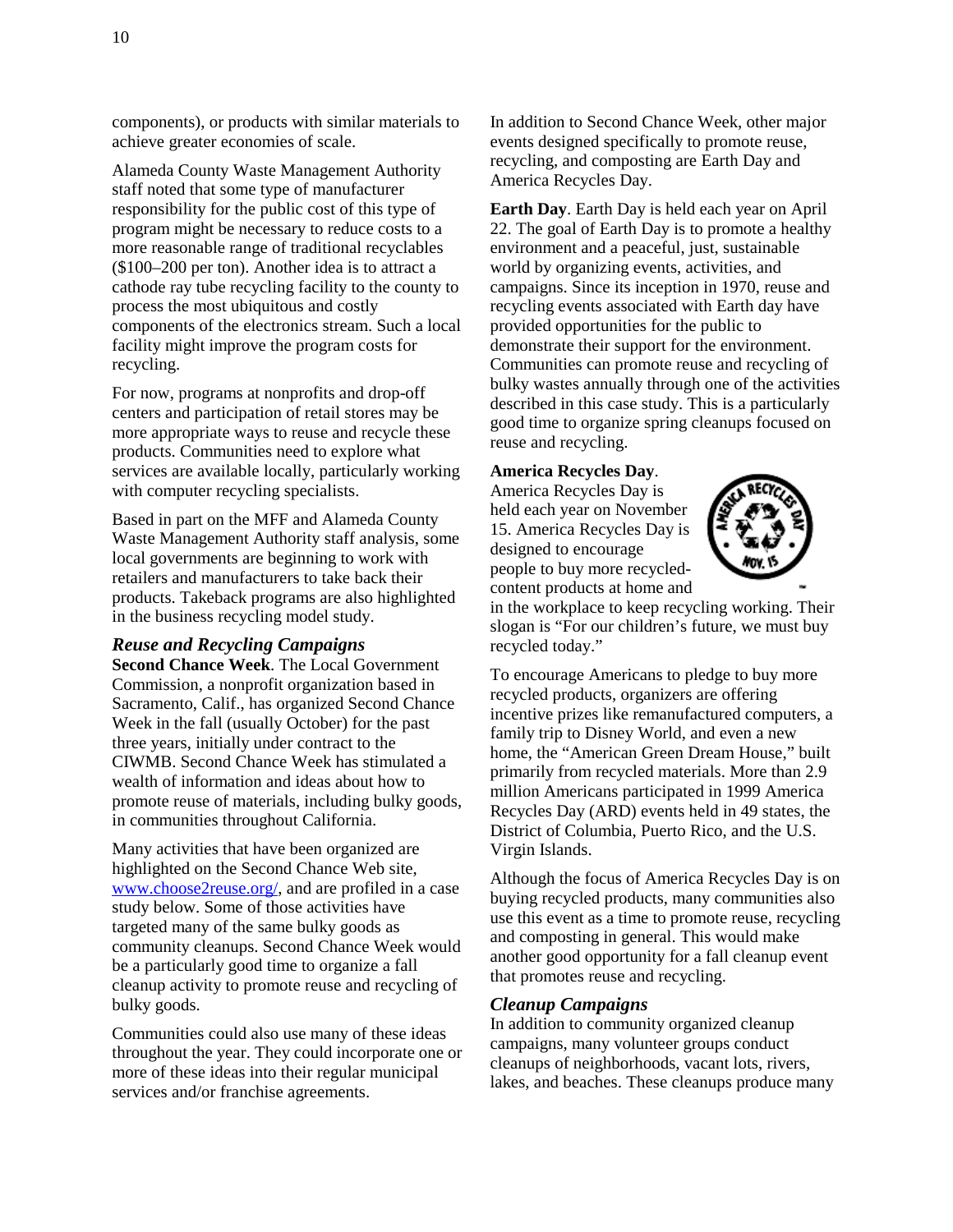of the similar bulky goods that are the targets of community cleanups.

These volunteer groups appreciate the support of their community in organizing these events, and they appreciate seeing the materials they collect reused or recycled. Some communities include requirements in their franchise agreements that waste haulers must provide, collect, and dispose of a certain number of trash and recycling containers for such events. In other communities, this is done more informally, with the city or volunteer group requesting such assistance from their hauler.

If communities structure their own bulky goods collection programs to focus on reuse and recycling, they should also have the resources and systems to reuse and recycle materials from such volunteer initiatives.

**Keep California Beautiful**. Keep America Beautiful, Inc. is a nonprofit organization whose network of local, statewide, and international affiliate programs educates individuals about litter prevention and ways to reduce, reuse, recycle, and properly manage waste materials. Through partnerships and strategic alliances with citizens, businesses, and government, Keep America Beautiful's programs motivate millions of volunteers annually to clean up, beautify, and improve their neighborhoods. This creates healthier, safer, and more livable community environments. Keep California Beautiful is an affiliate of Keep America Beautiful, based in San Diego.

This spring, from mid-March through mid-May, more than 2 million volunteers of all ages will be taking on the challenge to "pick up, spruce up, and paint up," as the second annual Great American Cleanup gets underway. Under the leadership of Keep America Beautiful, thousands of creative cleanup, beautification, and community improvement events will take place in more than 10,000 communities in 35 states. More events are scheduled in Washington, D.C., Puerto Rico, and Winnipeg, Canada.

In California, there are four KAB affiliates, in addition to Keep California Beautiful:

- I Love a Clean San Diego.
- San Jose Beautiful.
- Keep Riverside Clean & Beautiful.

• Seaside Neighborhood Improvement Commission.

Keep America Beautiful maintains an excellent Web site with extensive information about organizing cleanups and the psychology of cleanups, as well as other implementation materials and sample news releases. The organization also publishes a variety of materials on these topics. Communities seeking to improve their cleanup programs could obtain a significant amount of information from Keep America Beautiful and their California affiliates.

#### *Information and Assistance*

**Grants Programs**. One of the ways communities can help partner with other organizations on community cleanups is to set up small grant programs.

San Jose Beautiful provides matching grant support to nonprofit organizations, neighborhood associations, schools, and other community organizations that wish to help foster community pride in San Jose through beautification or landscaping. Grants generally range from \$100– \$2,000. However, on a project-by-project basis, some grants may be funded at a higher level. Funding is to be matched by volunteer efforts and/or matching cash donations.

San Jose Beautiful is an office of the City of San Jose Department of Parks, Recreation and Neighborhood Services. San Jose Beautiful receives funding from both the city and businesses in the area to fund these grants and other programs.

The Alameda County Waste Management Authority has set up a grants program for:

- Recycling collection and processing.
- New technologies.
- Market development for recycled-content products.
- Increased public awareness.

Grant sizes range from mini-grants (under \$5,000) to very large grants of \$300,000 and more. The overall philosophy is to fund innovative efforts, develop partnerships, and invest in infrastructure to support recycling in the long term. Some efforts are targeted to specific audiences, while others are designed to meet specific short-term needs of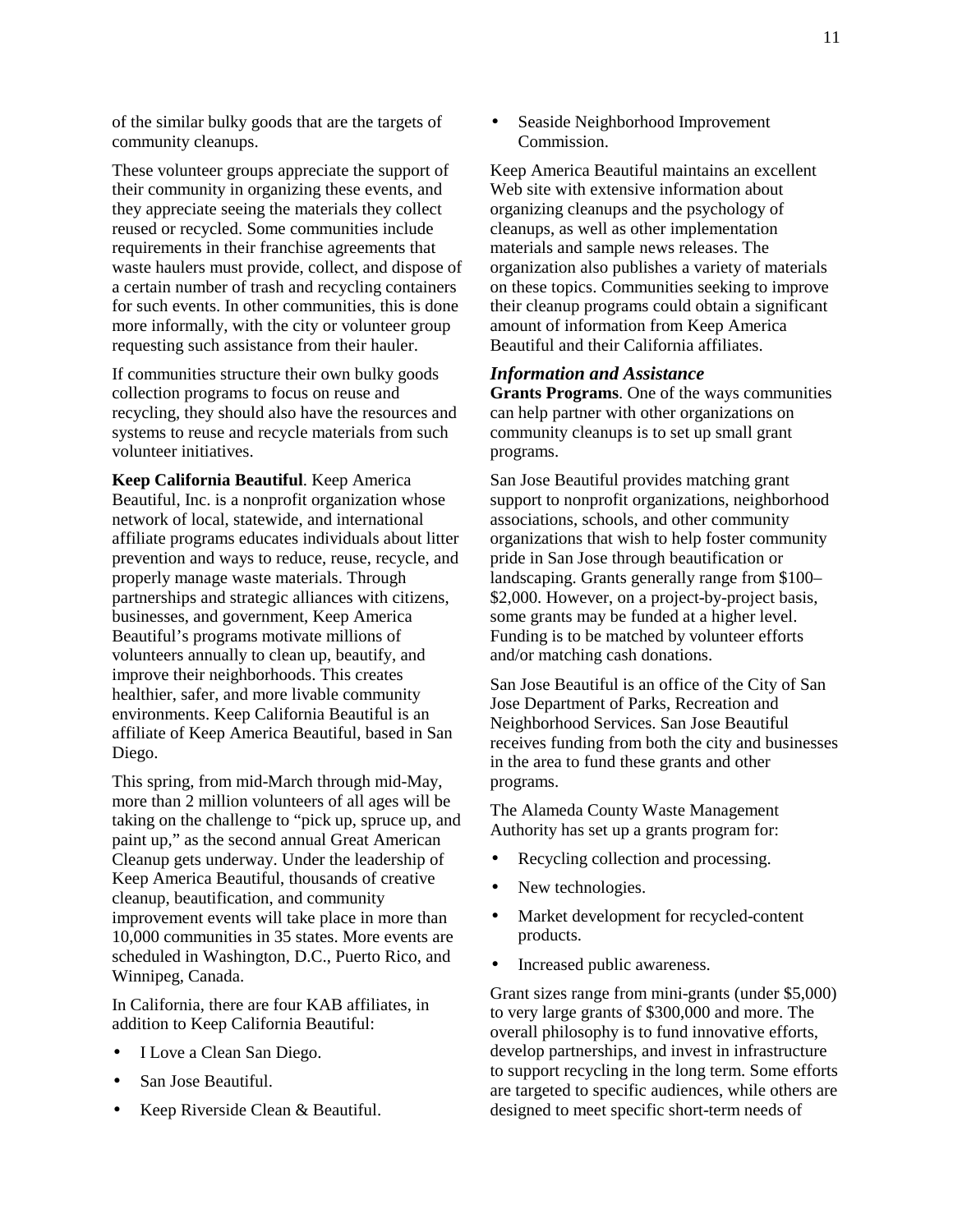organizations that need assistance. The main grant program, the recycling board grants to nonprofits, includes a special focus on low-income communities.

Other communities have established grant programs to accomplish similar purposes, including the City and County of San Francisco, the County of San Diego (in the early 1990s) and the County of Santa Cruz.

**CalMax**. The California Materials Exchange, or CalMax, offers a tremendous resource for the reuse and recycling of bulky goods collected from community cleanups. CalMax is a free service provided by the CIWMB. It is designed to help businesses find markets for materials that have been traditionally discarded. CalMax recognizes that materials discarded by one business may be a resource for another.

CalMax publishes a quarterly catalog and maintains a Web site, [www.ciwmb.ca.gov/](http://www.ciwmb.ca.gov/CalMAX) [CalMAX.](http://www.ciwmb.ca.gov/CalMAX) Both of these list available and wanted materials throughout the State of California. Listings are provided at no cost, and exchanges are generally handled directly between interested parties. Some of the items listed may have a minimal cost, or they are free but the receiving party must provide transportation.

Bulky goods are often listed in CalMax, particularly those generated from excess inventory of businesses. However, CalMax could also assist communities in marketing the bulky goods they collect, particularly if the communities have a storage area for those materials until a match is made.

**Minimaxes**. Communities are providing local businesses with additional help to match their resources by organizing minimaxes. Minimaxes typically publish their own catalogs of materials available and wanted in a specific region. Local recycling coordinators that manage these minimaxes can often assist businesses in learning how to use this system and identify other local resources to help meet their needs.

Local minimax programs have now been set up in the following areas:

• Los Angeles County Materials Exchange Program (LACoMAX).

- Napa County Materials Exchange Program (NapaMAX).
- Santa Cruz County Materials Exchange Program (ProMAX).
- Shasta County Materials Exchange Program (ShastaMAX).
- Sonoma County Materials Exchange (SonoMax).
- Ventura County Materials Exchange Program (VCMAX).

**Donate...Don't Dump!** Under Internal Revenue Code Section 170(e)(3), tax deductions are available to donors of excess inventory. This law allows "for profit" enterprises to donate their excess inventory to charitable organizations and receive a deduction of up to twice the cost. Shipping and handling expenses are also deductible.

United Way set up Gifts in Kind America to help businesses find out where and how to donate excess inventory. This nonprofit directs the donations of materials and services to needy charities. Every year, the group disperses products to approximately 50,000 nonprofits nationwide.

Some of the organization's clients include Fortune 500 corporate giants such as Hewlett-Packard and the Gillette Company. Others are small independent family businesses. Gifts in Kind also brokers and handles all "product giving" for computer firms such as Microsoft. It also networks with nearly 400 retailers to donate clothing via the American Apparel Manufacturing Association.

**Guides to Reuse**. Many communities are now preparing and distributing guides to reuse, resale, and repair businesses and to donation opportunities in their region. Some communities incorporate these into recycling directories or buyrecycled guides. Guides often include addresses, telephone numbers, and specializations.

Some guides consist of just a map and listing of the businesses. Others are produced as a booklet with some information and tips about how to reuse and recycle different materials and products. Often guides are distributed just before Second Chance Week to coordinate it with other events and highlight reuse opportunities during that period.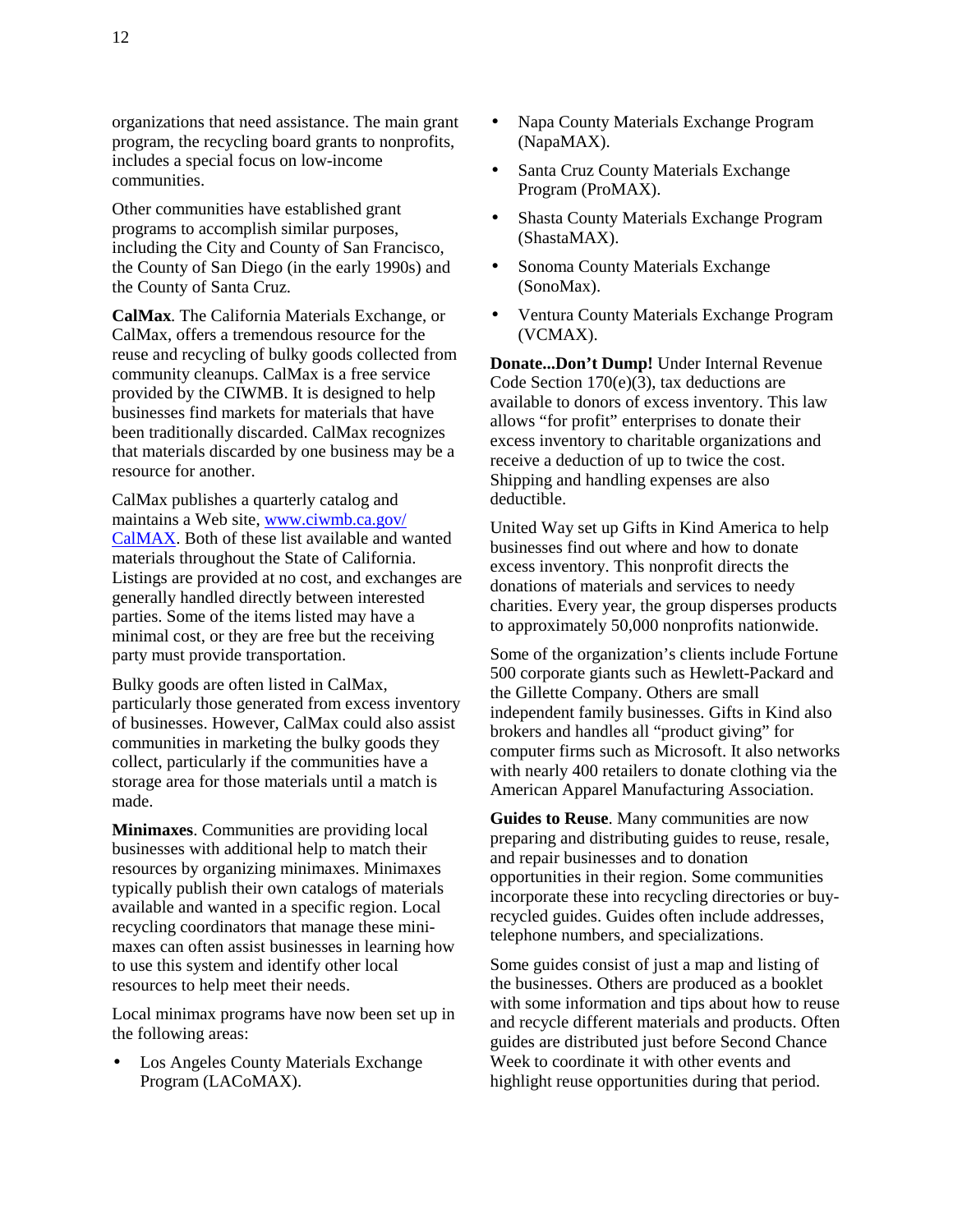The City of Oakland worked with the local reuse community to develop a comprehensive directory to local reuse opportunities. This listing includes more than 200 local businesses and nonprofit organizations where residents can buy, sell, consign, trade, rent, repair, and donate reusable goods. More than 50,000 directories were distributed during Second Chance Week in 1998 as an insert in The Oakland Tribune, and many others were handed out at reuse establishments, libraries, and public events.

Other good examples of directories include:

- "Put It To Good Reuse: A Directory of Donation Opportunities for Los Angeles."
- "Berkeley /Albany Reuse Directory."
- "Rummaging Through Northern California's Resale Directory."
- "Contra Costa County Second Chance Directory."
- "Mojave Desert Reuse Guide."

The Bay Area Recycling & Reuse Directory for Computers, Electronics, & Business Equipment is published by the Environmental Partnership. This guide lists businesses and nonprofit organizations that accept computers and parts, electronics, business equipment, and specialty items for recycling or reuse. This is one of many specialized reuse guides that have been developed regionally.

The San Francisco recycling program has now brought reuse guides online. The program provides a reuse database of opportunities to reuse goods and purchase reused items on their Web site at [www.sfrecycle.org/.](http://www.sfrecycle.org/) The database allows residents to look up reuse options by neighborhood.

Rummaging Through Northern California (RTNC) is a free bimonthly newspaper distributed at 500 locations around the Bay Area. RTNC is about great places to shop for secondhand goods, including surplus and salvage items in the Bay Area and beyond, with everything from "clothing to computers" and "furniture to food."

As a way to get the word out for startup businesses, RTNC lists all the new places that offer secondhand goods. RTNC also annually compiles a free directory of more than 1,000 places to resale shop, along with a listing of

related annual events. RTNC has an excellent Web site at [www.secondhand.com/.](http://www.secondhand.com/) This Internet resale directory of RTNC can help individuals find all types of secondhand, surplus, and salvage businesses around the country.

Four Sacramento Valley local governments partnered to produce a Second Chance 1999 Reuse Calendar. This full-sized color calendar features a different reuse business each month, such as consignment clothing stores, repair shops, and used sporting equipment outlets. The calendar also includes a directory of more than 100 additional local reuse businesses and organizations. More than 10,000 calendars were distributed to Sacramento residents during Second Chance Week.

### **Case Study: Second Chance Week**

Second Chance Week is a public awareness campaign held for the past three years in the fall to promote reuse, repair, resale, and donations. Events are organized to give reusable items that might otherwise be thrown away a "second chance." Local governments, community groups, reuse businesses, and others organize these activities.

Many of the events organized encouraged the public's support of existing reuse establishments, such as thrift stores and repair shops. In other locations, communities worked to organize new reuse opportunities, such as citywide garage sales and reuse art contests.

The first Second Chance Week in 1997 involved more than 125 organizations that coordinated more than 95 reuse activities. It attracted almost 20,000 participants and reached more than 370,000 people through direct outreach materials. These efforts directly resulted in the reuse of more than 90 tons of used goods and materials statewide and laid the foundation for future efforts to promote reuse.

In 1998, more than 180 organizations sponsored about 100 reuse activities throughout California, reusing more than 100 tons of used goods and materials. Approximately 3,000 volunteers and paid staff helped coordinate reuse events. Second Chance Week 1998 attracted more than 24,000 participants and reached approximately 390,000 community members through direct outreach materials.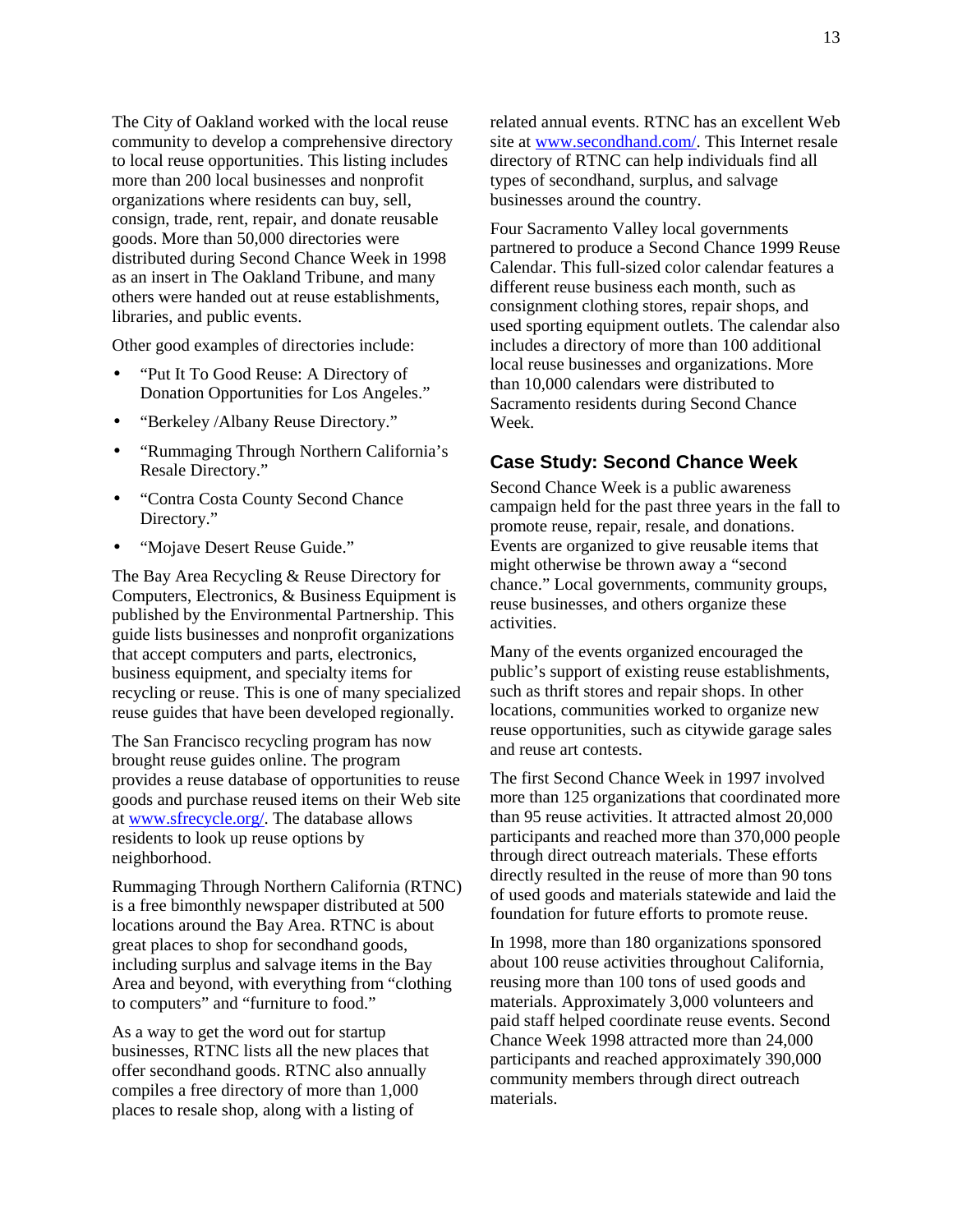The Local Government Commission organized Second Chance Week under a contract initially with the CIWMB. Second Chance Week has helped California communities organize a wide range of activities that helped reuse and recycle bulky goods, including:

- Communitywide garage sales.
- Community rummage sales.
- Donation drives.
- Bulky item pickup day.
- Curbside exchanges.
- Street festivals.
- Used building materials events.
- Office cleanup events.

Second Chance Week helps California residents and businesses go beyond recycling to further realize the many benefits of reuse. Following are some examples of Second Chance Week activities that could help reuse and recycle bulky goods.

**Communitywide Garage Sales**. A city- or countywide garage sale involves a designated date on which community members hold their own garage sale. The local organizers are responsible for selecting and promoting the date (usually a weekend during Second Chance Week), registering and providing support to participating residents (for example, garage sale planning kit), and promoting registered garage sales through media outlets and information booths.

Nearly 90 households participated in the Castro Valley Sanitary District's first annual districtwide garage sale in 1997. Participating residents registered their sales with the district to be included in a listing and map distributed to the public. Based on a survey conducted of those holding garage sales, more than 75 percent of the sales were successes.

In response, the district coordinated a second annual districtwide garage sale the following year. The district again offered advertising at no cost, and more than twice as many sales registered (189).

The City of Berkeley's recycling program coordinated a citywide garage sale in 1997. The city provided participating residents with tips on organizing a garage sale, a listing of registered garage sales, and a bright yellow poster that they could customize to promote their sale. The city also distributed the listing of participating residents to potential shoppers. Approximately 225 households and organizations participated, plus others who decided to sell after they saw the long list of participants.

Other California communities that have successfully organized communitywide garage sales include the City of Palo Alto (172 households in 1997) and San Mateo (400 households in 1998). Also, the rural town of Lake Elsinore offers free garage sale permits to residents annually in celebration of Second Chance Week.

**Community Rummage Sales**. Community rummage sales are generally fundraisers for local charities. Community members contribute items to the event, and volunteers help staff booths to sell those items. Rummage sales are organized by identifying a date, securing a location, and promoting the event. City hall, a schoolyard, or a library parking lot are excellent locations that reinforce the civic nature of the event.

The City of Ripon, Calif., sponsored a community yard sale in conjunction with "Main Street Day." The sale was held at a city maintained park-andride parking lot. The 60 vendor spaces completely sold out and more than 800 shoppers attended the event. Due to the event's tremendous success, the city plans to hold an additional yard sale in the spring.

The City of Rialto, Calif., sponsored a parking lot sale at city hall to benefit local nonprofit organizations. The city invited only local nonprofits to sell their wares, encouraging them to use the event as a fundraiser. The city handled event promotion and provided vendors with tips on having a successful rummage sale.

The City of Victorville, Calif., partnered with the local swap meet to hold a community garage sale. Community members were encouraged to clean out their garages and closets and bring their surplus items to the swap to sell. Half-priced booth spaces were offered to those interested in setting up there.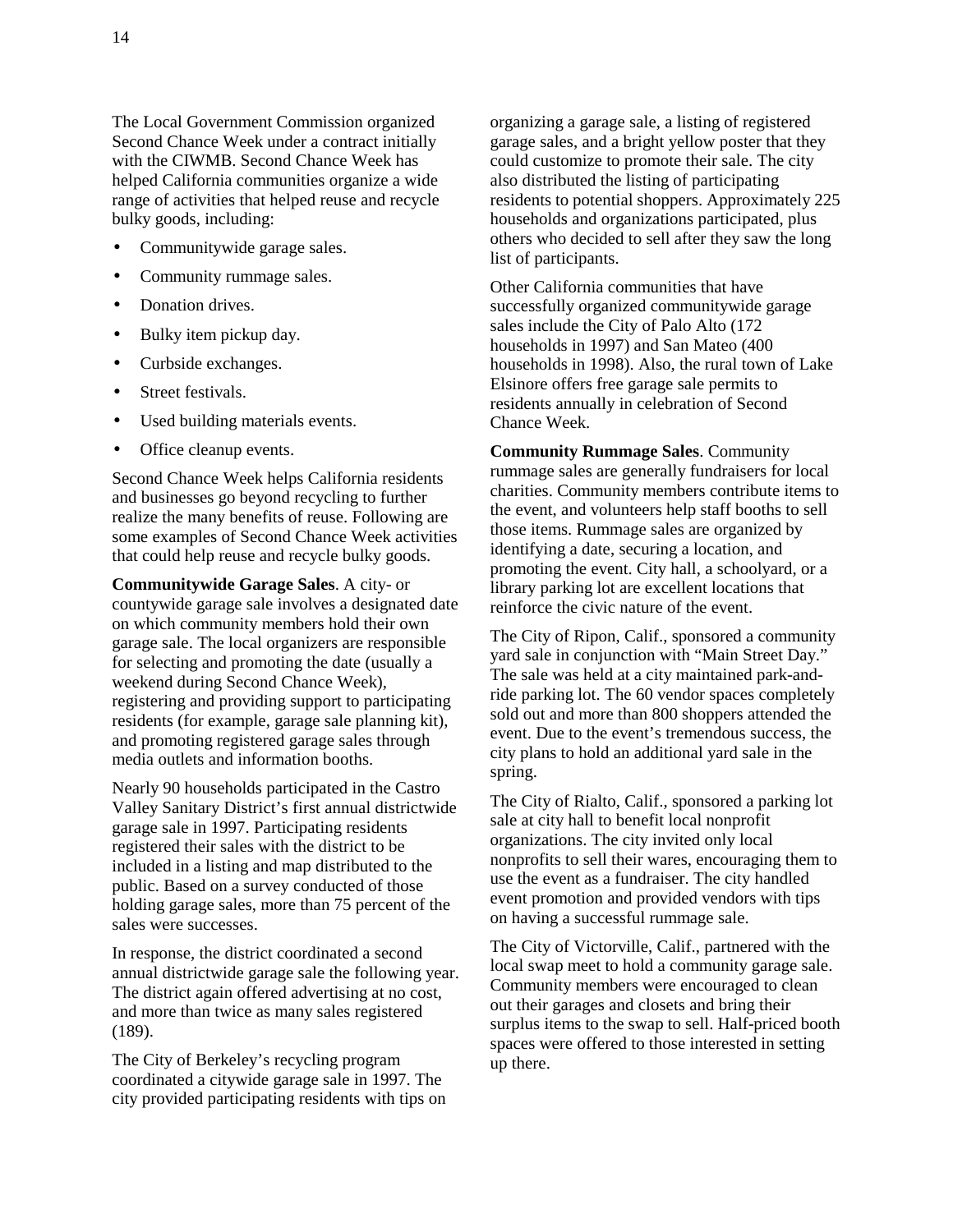Chabot College and the City of Hayward, Calif., held a "garage sale only" day at the college's oldfashioned flea market. Instead of allowing vendors to sell new items, the market was strictly for used items, with free admission and parking for shoppers. Sellers reserved 85 spaces, exchanging more than 4,250 pounds of goods and materials. The event drew 2,000 people.

**Donation Drives.** Communities encourage the public to donate materials to their favorite charities. This encourages infrequent donors to make a special effort to dig through garages and closets in search of reusable materials. It also encourages those who never donate to get involved. Donations can either be directed toward community yard sales or can go directly to local charities that are able to accept donations.

Donation drives are a great way to partner with another event organizer, such as a school or the scouts, to increase donations and to instill the joy of giving in youth. School kids or boy/girl scouts could go door-to-door to collect items for the drive. Some donation drives have a particular focus, such as winter coats, which are distributed as cold weather approaches.

The City of West Sacramento coordinated an inhouse donation drive for recreational and sporting equipment. Donated equipment was sold at a swap meet held in conjunction with another event organized by the parks and recreation department.

Warner Brothers Studios in Burbank coordinated an in-house donation drive to benefit four local nonprofit organizations. Employees donated "gently used" clothing, children's items, art supplies, books, furniture, and housewares.

The City of San Leandro, Calif., sponsored a used coat drive to benefit the Davis Street Community Center. More than 500 coats were collected for distribution to local families in need.

The City of Ceres, Calif., worked with the Salvation Army to place and promote a donation trailer at a shopping center. In addition, other donation locations were promoted through local newspaper ads, fliers, and utility bill inserts.

**Bulky Item Pickup Day**. Local charities usually collect bulky goods by appointment. During a special event like Second Chance Week, charities may be able to cruise given neighborhoods for

bulky goods without appointments. Alternatively, local waste haulers might be willing to pick up bulky items during these special events and deliver them to storage areas or directly to charities.

**Curbside Exchanges**. At curbside exchange events, residents leave reusable goods on the curb to be scavenged by other community members. Residents can sign up to be listed as participants in the curbside exchange. Lists of participating addresses can be made available at the local farmer's market, the city library, and other public spaces. Local scouts and other youth organizations can help tally up the results of the exchange. Cambria, Calif., has done this successfully in recent years.

The Canadian city of Brockville, Ontario, organized a similar event called a "community treasure hunt." The Brockville instructions were to leave any unwanted but still useful items at the curb in front of the house on Saturday by 9 a.m. and remove any uncollected treasures from the curb by Sunday evening. All treasures claimed to be in "as-is condition."

**Street Festivals**. These are events with multiple activities at a single location. The Davis Street Transfer Station in San Leandro hosted a Second Chance Street Market in 1997. This event included a garage sale, organic produce sale, recycled product sale (featuring landscaping/garden materials and soil products), a Halloween pumpkin sale, and reuse and environmental information booths. More than 17 tons of used goods and materials were reused as a result of the event. Money raised from sales was donated to the local community center.

The City of Barstow, Calif., sponsored a second chance/make a difference day fair, which included a community garage sale, informational booths and seminars, a Halloween costume swap, and a "Community Chest Fashion Roundup & Rummage Sale." More than 100 residents rented spaces for the garage sale. Fifty groups and organizations set up awareness booths, and 5,000 people attended the event. Leftovers from the rummage sale were donated to a battered women's shelter.

**Used Building Materials Events**. Windows, doors, lumber, plumbing fixtures, and appliances can be reused for new construction and for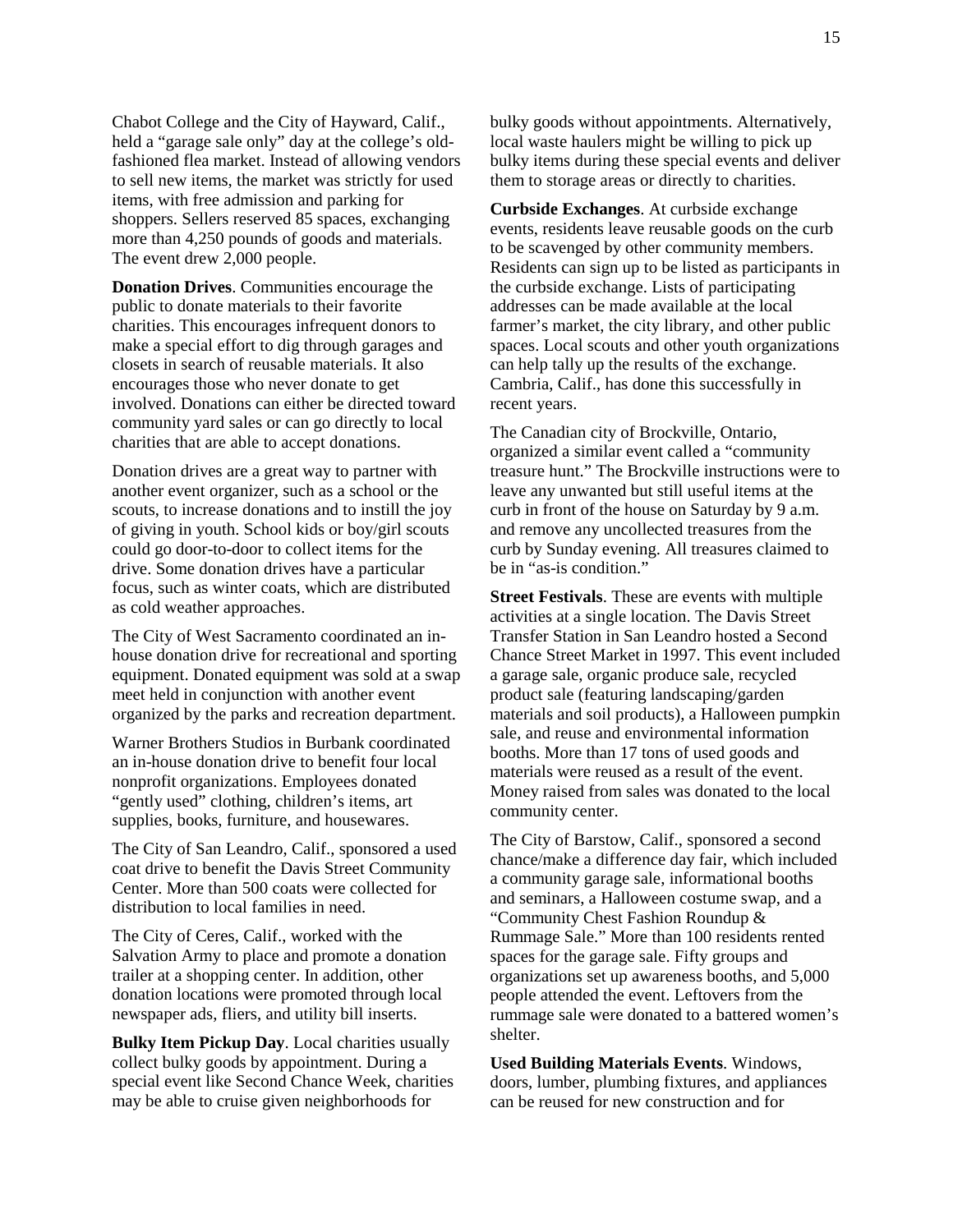refurbishing older buildings and homes. Some materials from old buildings are more valuable than their newer counterparts: old growth redwood timbers and Victorian fixtures can command high prices in some markets. It is also a way to preserve local architectural history.

For the last three annual community cleanups during Second Chance Week, Solana Recyclers teamed with The Reuse People to solicit reusable building materials in Encinitas. Solana Recyclers is a local nonprofit that promotes recycling in the area. The Reuse People is a nonprofit organization specializing in getting used building materials to the economically disadvantaged.

Solana Recyclers prepared inserts for trash bills and news releases for three local papers, and they left fliers at local construction stores. The local waste hauler, EDCO Disposal, printed and stuffed the bill inserts at their cost. About 5 tons of wood, windows, metal, doors, miscellaneous electrical fixtures, paint, tile, electrical cords, and couches were collected each year. According to Solana Recyclers, nearly 100 percent of the materials collected were reused.

Staff time at the event for Solana Recyclers has been covered under the oil block grant program. Solana Recyclers always hands out oil collection containers, oil center directions, household hazardous waste information, and facility directions at these events. The Reuse People view this event as an opportunity to do a bulk collection instead of a prior collection route to the area. For EDCO, the collection event is a required component of their franchise agreement.

**Office Cleanup Events**. A large amount of bulky goods are generated from businesses and offices, including paper. The U.S. Conference of Mayors sponsors its annual "Clean Your Files Day" for offices to reuse and recycle paper (some communities also focus on other office supplies and equipment). Other offices have organized swap meets or "white elephant sales" during Second Chance Week to encourage the reuse of these materials.

The U.S. Environmental Protection Agency Region 9 sponsored an in-house swap meet for household goods. Employees at the San Francisco headquarters office were encouraged to bring

reusable items that they didn't want anymore to work and swap them during this event.

The City of Los Angeles Community Development Department held an in-house "white elephant" sale. Employees rummaged through their closets and garages at home for reusable items to donate for the sale. Proceeds benefited the L.A. Unified School District.

## **Case Study: Moraga Pilot Reuse and Cleanup Days**

In November 1999, the Central Contra Costa Solid Waste Authority (CCCSWA) sponsored "reuse and cleanup days," a pilot collection program in Moraga to divert reusable items collected during Pleasant Hill Bayshore Disposal's (PHBD) community cleanup. The East Bay Depot for Creative Reuse (EBD) provided the collection services and handled the material distribution and sales.

The pilot program allowed the CCCSWA to assess the feasibility of adding a reuse component to community cleanups in their service area. This pilot helped:

- Determine EBD's ability to collect curbside materials.
- Identify how best to communicate this program to residents in writing and over the phone.
- Predict the volume of materials to expect in the future.
- Ascertain types of reusable materials likely to be collected.
- Ensure that materials not collected by EBD were collected by PHBD the next day.
- Locate appropriate storage facilities for materials collected.
- Estimate the revenue potential from the sale of the materials collected.
- Determine the cost of providing this program to the entire CCCSWA service area.
- Determine the level of likely participation and the residents' impressions.

The staff report regarding this pilot program was also the most thorough information obtained in the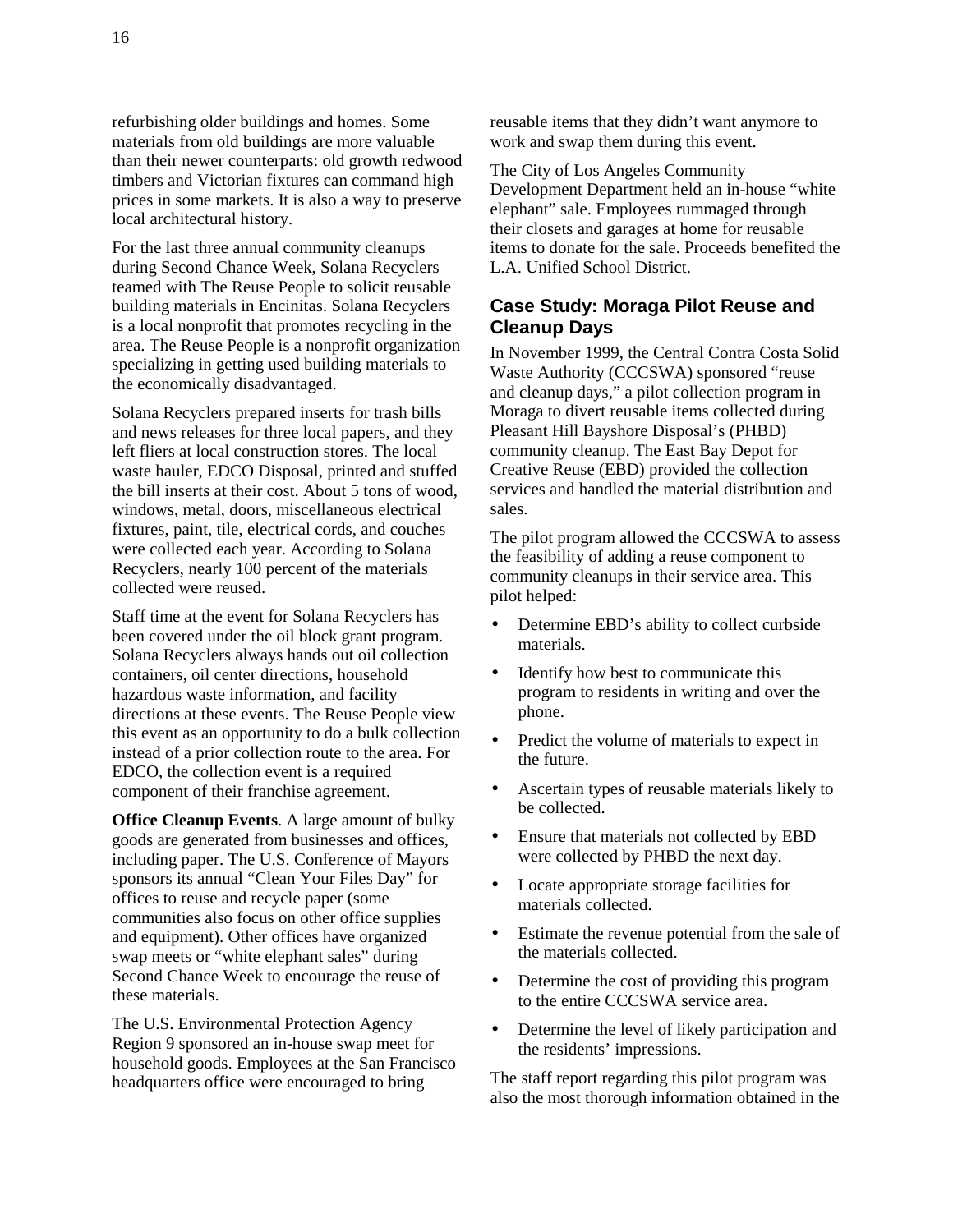research for this case study. Due to the depth of information and analysis provided, this case study highlights many of the issues that need to be considered in developing and maintaining a high quality community cleanup program in the future that emphasizes reuse and recycling.

**Pilot Program Description**. The pilot program offered residents the opportunity to place reusable items on the curb for collection by EBD on the day before their community cleanup. PHBD collected any items rejected by EBD or intended for the landfill the next day. The program was publicized in the following ways:

- By direct mail brochure.
- Flyers distributed at three Moraga town events.
- Information in the town and CCCSWA newsletters.
- Articles in several newspapers (two articles in the Contra Costa Sun, one in the San Francisco Chronicle East Bay Edition, and one in the Contra Costa Times).
- Discussions at the CCCSWA board and Moraga Town Council meetings.
- A public service announcement on cable television.
- Responsibilities of the participants. The responsibilities of EBD were to:
- Operate the material collection services.
- Hire and train employees.
- Provide insurance.
- Maintain records documenting the program.
- Provided the expertise to reuse, recycle, and market the collected materials.

The responsibilities of PHBD were to:

- Provide route maps.
- Provide a bin at the storage site for any residual trash.
- Inspect and maintain trucks.
- Orient the EBD project manager about the trucks and routes.
- Redesign and mail residents brochures.
- Design and print a material rejection tag.
- Provide storage for the CCCSWA-owned program equipment (trucks and storage containers) while they are not in use.

Valley Waste Management (VWM) donated two storage containers to the CCCSWA for the program and EBD took the collected recyclable materials, such as cardboard boxes and metals, to the Walnut Creek Recycling Center.

The responsibilities of CCCSWA were to:

- Provide EBD with the two collection trucks.
- Locate and lease a temporary storage site in Moraga.
- Assist in designing and promoting the program.
- Help locate partners for material distribution.
- Coordinate meetings and communication among the program partners.
- Collect evaluation data regarding residents' impressions of the program.
- Provide financial support for the program.

**Evaluation**. The public and press enthusiastically received the pilot program. It also increased the awareness for reuse, thus moving the focus of the CCCSWA constituency up the waste management hierarchy. It also aided in diverting heavy and difficult-to-recycle items.

In the past, EBD had collected materials from other East Bay cities on an on-call basis; however, it had never served the number of homes that are served per day during the CCCSWA community cleanups. The pilot program proved that EBD could serve up to 800 homes per day. This is the typical number of homes served per day during the cleanups throughout the CCCSWA service area. EBD only missed one small area (due to map confusion) that PHBD collected the next day.

During the program, there were 190 calls tallied by EBD, PHBD, CCCSWA, VWM and the Town of Moraga combined. Of those calls, EBD received 136. Only one call addressed missed collection of materials, although six residents called to express disappointment that their materials were not collected for reuse. In these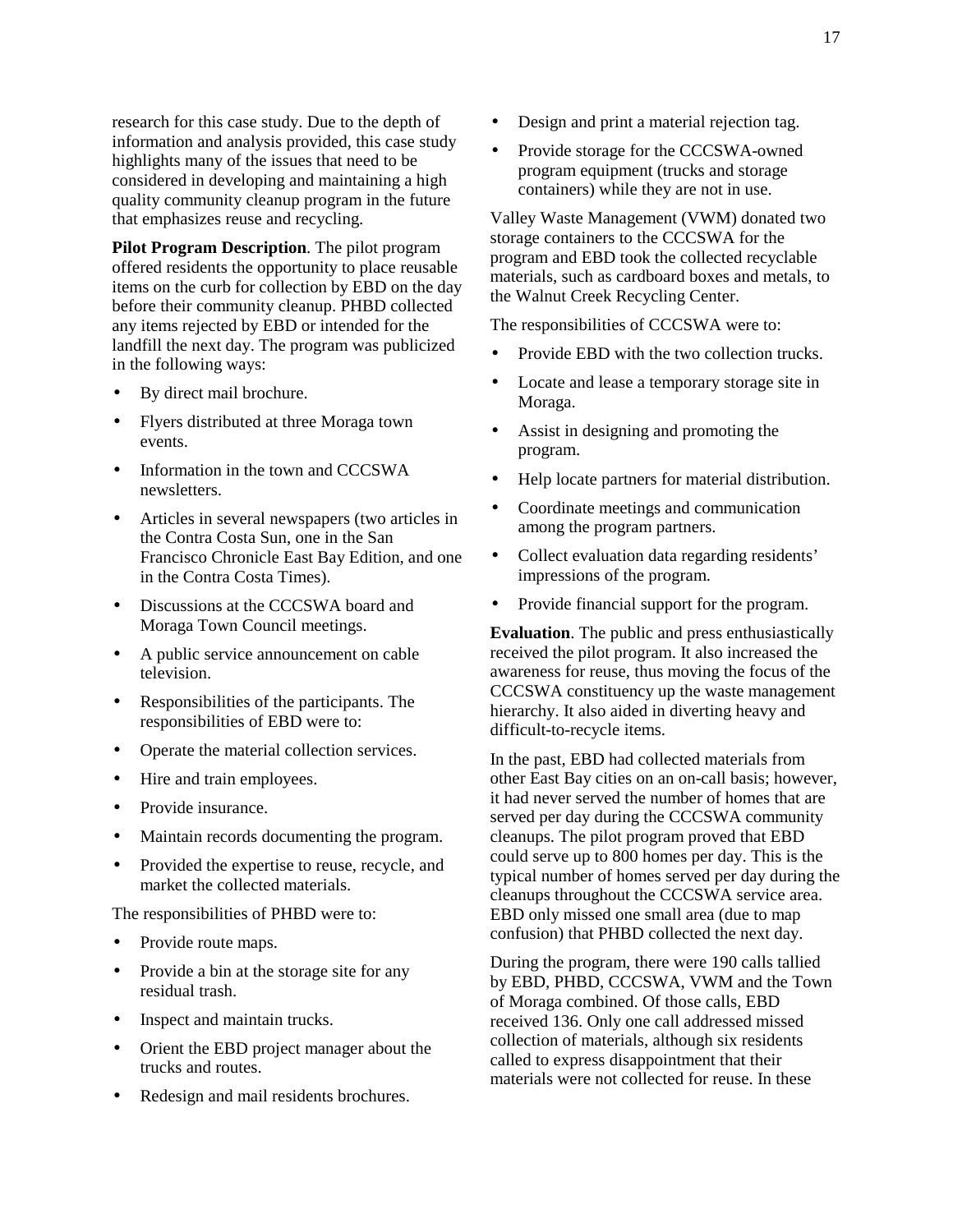cases, EBD was able to return and collect these previously passed-over materials the next day.

Customers called primarily to request tax donation receipts, to confirm collection days, and to inquire about specific materials not listed on the brochure. There were no complaints regarding the trucks or the storage location. Finally, there were no complaints that materials were left on the street following the cleanup.

The CCCSWA commissioned David Binder Research (DBR) to conduct a telephone survey of 400 Moraga residents to assess their impressions of the program. The survey showed that:

- 80 percent of respondents were aware of the program.
- 84 percent would like to see the program continued.
- 95 percent said they would participate in the program in the future.
- Half of those surveyed learned about the program from the mailer.
- 55 percent of the Moraga residents participated in the reuse and cleanup program.
- There was a relationship between how a respondent learned about the program and the respondent's likelihood in participating. The majority of participants (62 percent) learned about the program through the direct mailer.

Prior to the program, concerns existed regarding the impact of scavenging on the program. Two people suspected of scavenging materials were cited. However, none of the program partners perceived any difficulties as a result of this activity. Additionally, some materials (namely bicycles) were stolen from the temporary storage site. Presumably, these were reused.

**Volume and Types of Reusable Materials**. The pilot program diverted approximately 20.5 tons total from the 4,560 homes served. EBD estimates that 20 to 30 percent of residents set out materials on the reuse day. This estimate is consistent with information gathered during the telephone survey. EBD estimates that approximately 10 percent of participants placed reusable items in a separate pile from other items. Ten to twenty percent of residents set out reusable materials on the cleanup (or garbage) day only.

EBD used two flat-bed trucks leased from the CCCSWA to collect items on the reuse day and put its own fully enclosed truck into service to collect additional reusable items set out on the cleanup day.

Of the 20.5 tons diverted, EBD marketed 17 tons (typically these are art, craft, and garden items), Urban Ore marketed 1 ton (building products), VWM recycled one 1 ton (scrap metal and cardboard), a half ton were reusable bicycles that were donated to the City of Oakland's youth bicycle program.

One ton was diverted through referrals made by the EBD hotline to Moraga residents. Items collected included original paintings, wicker baskets, 150 bicycles, posters, frames, furniture, sporting equipment, hand tools, garden furniture and pots, rugs, and some large items such as wrought iron fencing, a spa, and a cement mixer.

Based on the DBR survey, 25 percent of the respondents reported setting out less material for disposal this year than in the past. DBR also provided a cross-reference of responses. This showed that of those who said they had disposed of reusable items in the past, 36 percent said that they set out less material for disposal in the November cleanup. Conversely, 30 percent of the respondents who put out less material for disposal had in the past placed reusable materials out for disposal. These demonstrate the program's effectiveness in encouraging reuse over disposal.

**Local Storage Facilities**. One of the key components to the program's success was a local temporary storage facility. It was not economically feasible for the EBD drivers to collect materials curbside in Moraga, unload them at its Oakland facility, and then return to Moraga for further collection the same day. Therefore, a local site was necessary. This site needed to be large enough to accommodate lockable storage containers, bins for trash and recyclables, and room for a canopy setup in case of rain. Ideally, this site should not be visible from the roads for security reasons.

The CCCSWA leased the parking lot behind the closed Rheem Bowl for six weeks at a cost of \$500. When the trucks were full, the EBD drivers returned to this spot to unload materials. An EBD employee sorted the materials on site and packed them into the on-site storage containers. The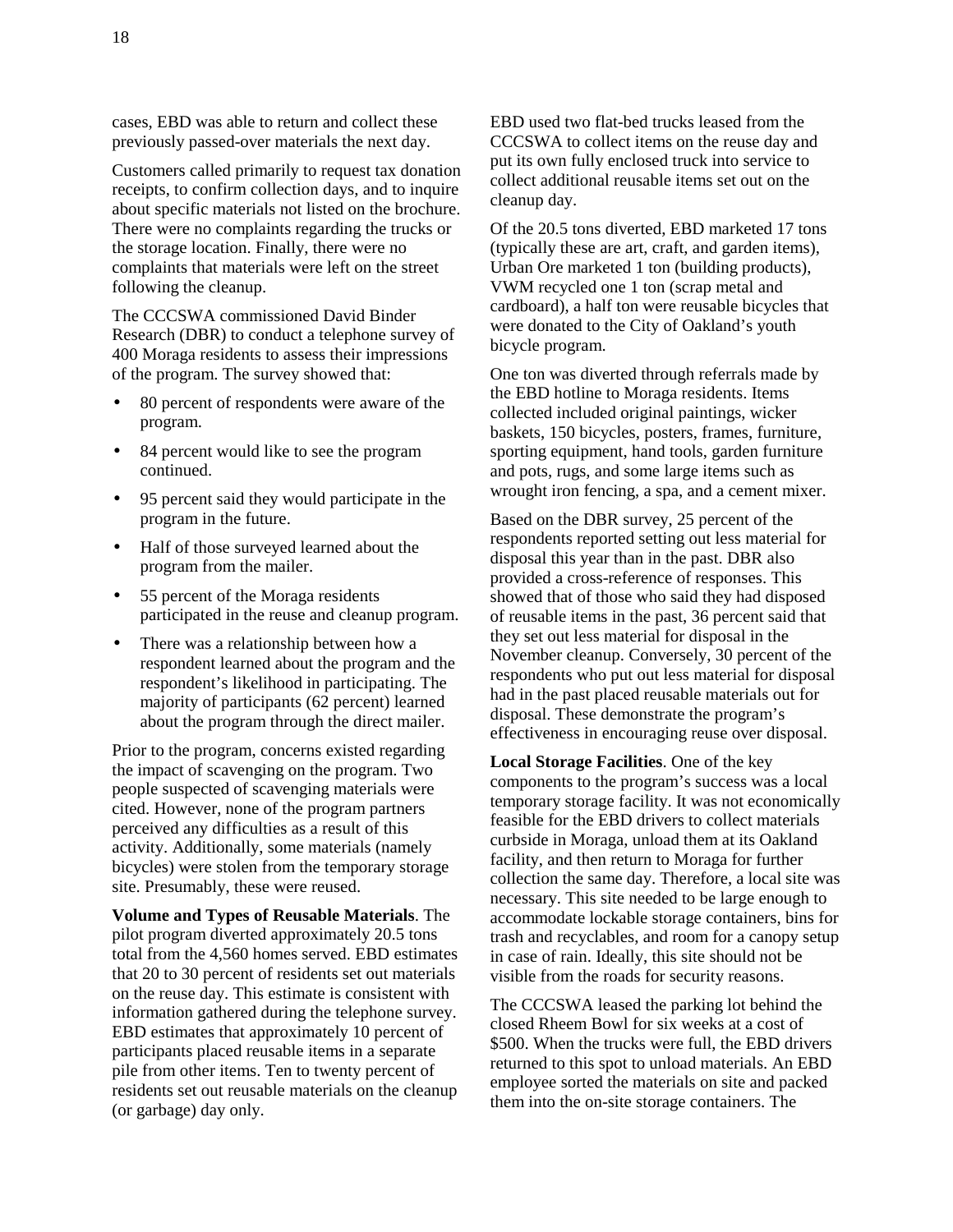employee then organized the materials for repacking onto the trucks for their delivery to Oakland at the end of the route day.

EBD continued to use this site for two weeks after the collection ceased to sort the material for distribution. Staff perceives locating and leasing a suitable storage site as one of the most challenging aspects of the program, since it is critical yet difficult to do in this service area.

**Costs and Revenues**. The CCCSWA used its remaining FY 1998–99 mini-grant funding of \$19,303 to award the contracts for this pilot program. Staff estimates that the program's actual cost was approximately \$20,000.

Although this was nearly the amount funded by the CCCSWA, the actual costs of the program were different from those anticipated. Labor costs were overestimated, but EBD managerial and overhead costs were underestimated. Uniform costs were overestimated; however, the costs for cellular and regular telephone usage, gas, and insurance were underestimated.

Additionally, the original budget did not include a lease payment, canopy, and magnetized signs for the truck. It also did not include costs of using the EBD truck to collect reusable items put out with items set out on the cleanup day.

EBD's projected sales revenues are \$8,693 (including a small credit from Urban Ore). Given the program's cost minus the projected sales, the cost per household for this program was \$2.48, or 21 cents per month.

**Future Plans**. Staff is exploring how to implement this program throughout the CCCSWA service area. The EBD is developing a strategic plan to ensure the program is a sustainable effort. This plan will also seek:

- 1. Local Contra Costa partners, such as Goodwill or St. Vincent De Paul, to aid in material storage and distribution.
- 2. A local storage site that would serve all the member agencies.
- 3. Possible development of a local storefront.
- 4. The evaluation of EBD's ability to manage year-round curbside collection in the future.

## **Local Government Challenges and Opportunities**

Local governments could reuse and recycle much of their bulky goods by implementing the types of programs and activities highlighted above. Programs that focus solely on reuse and recycling of materials generally are able to divert 90 percent or more of their materials from landfills. Programs that are combined with trash cleanups are able to divert 50 to 60 percent of their materials from landfills, if well designed and operated.

A good effort to increase reuse and recycling of bulky goods would include:

- Promoting existing reuse, thrift, repair, and salvage businesses, with guides, listings, advertisements, and referrals.
- Separating reuse and recycling activities from trash cleanup activities.
- Organizing communitywide garage sales, rummage sales, or donations events as part of Second Chance Week, Earth Day, and/or America Recycles Day.
- Developing or participating in local material exchange listings.
- Adding reuse and recycling operations to the transfer station, MRF, or landfill.

## **Tips for Replication**

- Identify what types of reuse, thrift, repair, and salvage businesses exist in your area, and ask them what might help them most to expand and promote their operations.
- Identify what other communities in your area are doing for community cleanups and build on their successes and services for reuse and recycling.
- Require contractors that operate transfer stations and landfills to provide reuse and recycling services (either by contract or solid waste or local land use permit conditions).
- Establish these sites publicly or make available land (preferably at low or no cost) for entrepreneurial reuse businesses to be located next to transfer stations and landfill sites.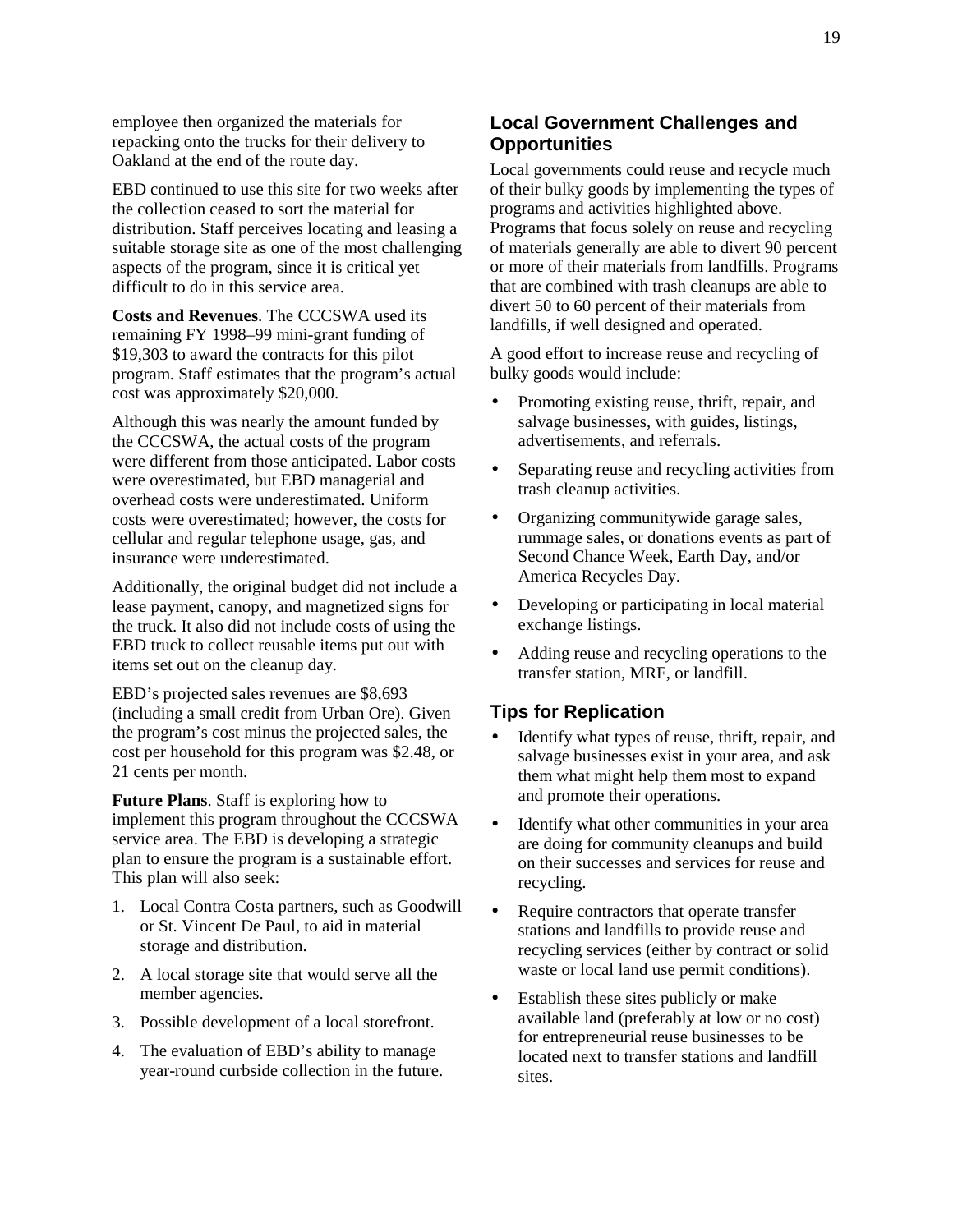#### **References**

#### *CIWMB Publications*

Many CIWMB publications are available on the Board's Web site at: [www.ciwmb.ca.gov/](http://www.ciwmb.ca.gov/Publications/) [Publications/.](http://www.ciwmb.ca.gov/Publications/)

To order hard copy publications, call 1-800-CA-Waste (California only) or (916) 341-6306, or write:

California Integrated Waste Management Board Public Affairs Office, Publications Clearinghouse (MS-6) 1001 I Street P.O. Box 4025 (mailing address) Sacramento, CA 95812-4025

#### *Other Publications*

Adolf Andres, "Points to Consider When Starting Up A Used Building Materials Store," UBMA.

Philip Kreitner, "Building Deconstruction for Reuse and Recycling," The Presidio of San Francisco.

Jennifer Corson, "The Problems Facing Public Acceptance of Building Material Reuse Facilities."

#### *Contacts*

CIWMB Contact: Office of Local Assistance. (916) 341-6199, cmorgan@ciwmb.ca.gov.

#### *Other Contacts*

National Waste Prevention Coalition. [www.reduce.org/.](http://www.reduce.org/)

Gifts in Kind America. (703) 836-2121.

Jesse Tieger, The Reuse People of Alameda County, 2615 Davis Street, San Leandro, CA 94577. (510) 567-8525, reusepeople@mindspring.com

Ann Schneider, CRRA Repair, Resale & Reuse Council. (408) 566-4562, SchneiderAnn@juno.com or [www.crra.com/RRaRC/.](http://www.crra.com/RRaRC/) 

Bernard Brill, Secondary Materials and Recycled Textile Association, 7910 Woodmont Ave., Suite 1130, Bethesda, MD 20814. (301) 656-1077, smartasn@erols.com or [www.smartasn.org/.](http://www.smartasn.org/)

Julie Rhodes, Reuse Development Organization (ReDo). info@redo.org or [www.redo.org/](http://www.redo.org/).

Mary Lou Van Deventer, Urban Ore, Inc., 6082 Ralston Ave., Richmond, CA 94805. (510) 559- 4453, MaryLouVan@aol.com.

Leif Christiansen, Second Chance Week, c/o Local Government Commission, 1414 K St., Suite 250, Sacramento, CA, 95814. (916) 448-1198, leif@lgc.org or [www.choose2reuse.org/.](http://www.choose2reuse.org/) 

Joy MacPherson, Used Building Materials Association, 1096 Queen Street, Suite 126 Halifax, Nova Scotia B3H 2R9. Toll free: 1-877- 221-UBMA (8262), local: (902) 852-3880, admin@ubma.org or [www.ubma.org/.](http://www.ubma.org/)

Denise Kotko, City of West Sacramento, P.O. Box 986, West Sacramento, CA 95691. (916) 373- 5893, Denise.Kotko@ci.west-sacramento.ca.us.

Barbara Frierson, City of Alameda, Waste Management and Recycling Division, 950 West Mall Square, First Floor, Alameda, CA 94501- 7552. (510) 749-5869, Bfrierso@ci.alameda.ca.us.

Janine Bogar, Thurston County Solid Waste, 921 Lakeridge Drive SW, Olympia, WA 98502. (360) 786-5136, BogarJ@Co.Thurston.WA.US.

Jacqueline Lucas, City of Emeryville, 2200 Powell Street, Emeryville, CA 94608. Jlucas@ci.emeryville.ca.us.

Linda Levitsky, East Bay Depot Center for Creative Reuse, 6713 San Pablo Avenue, Oakland, CA 94608. (510) 547-6470.

Jon Souza, City of Sacramento. (916) 264-5557.

John McCabe, City of Oakland, Environmental Service Division, Dalziel Bldg., 250 Frank H. Ogawa Plaza, Suite 5301, Oakland, CA. (510) 238-7432, JJMCCABE@oaklandnet.com.

Gina Hawkins, City of Gainesville, Solid Waste Division, Station 10, P.O. Box 490, Gainesville, FL 32602-0490. (352) 334-5041, hawkinsrm@ci.gainesville.fl.us.

Heather Abrams, Central Contra Costa Solid Waste Authority, 1280 Civic Drive, Suite 314, Walnut Creek, CA 94596. (925) 906-1801, abramsh@value.net.

Tonya Redfield, Castro Valley Sanitary District. (510) 537-0987.

Tania Levy, City of Berkeley. (510) 644-8891, Ext. 224.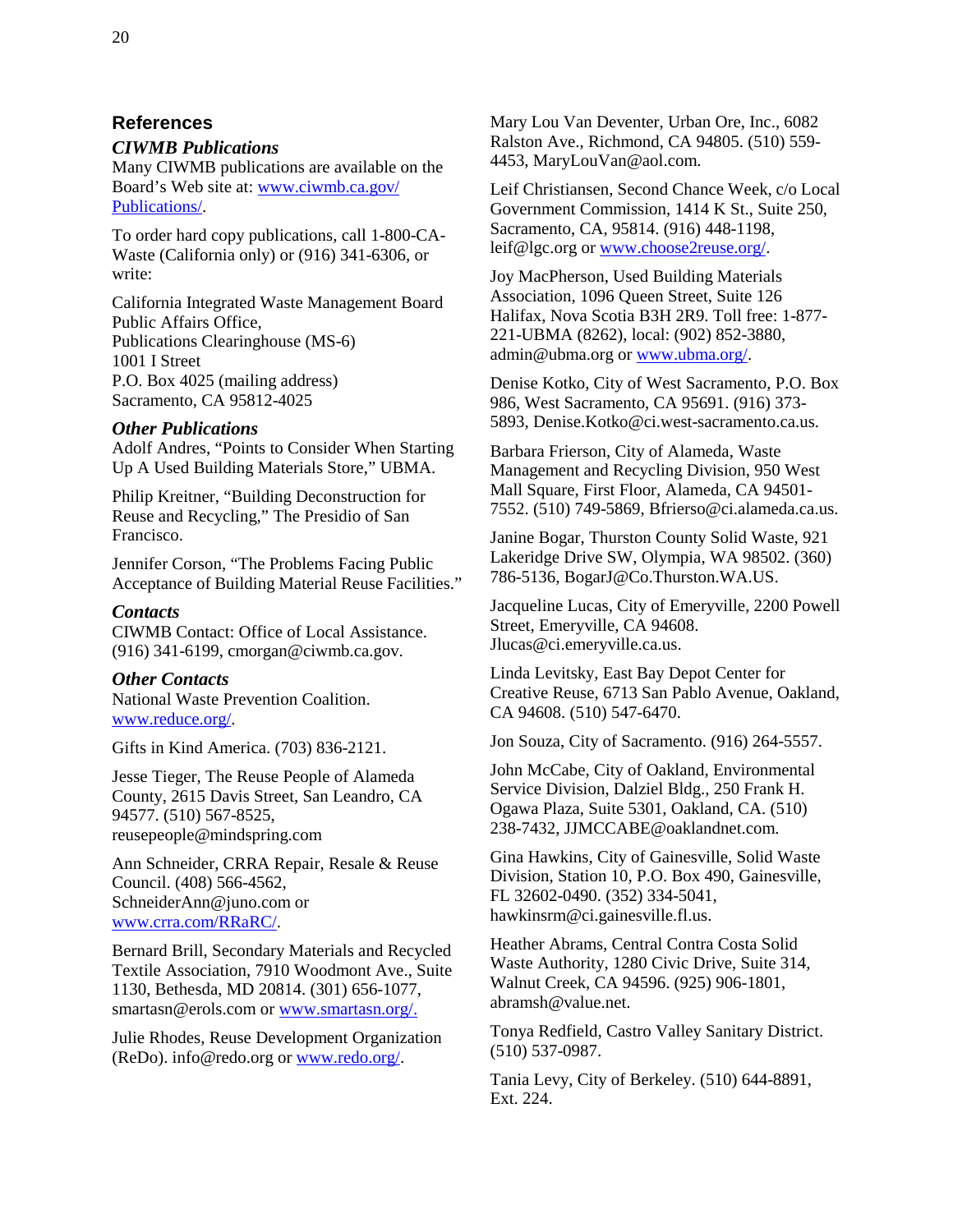Alison Council, City of Ripon. (209) 599-2108.

Elaine Newman, City of Rialto. (909) 421-7221.

Dana Armstrong, City of Victorville, P.O. Box 5001, Victorville, CA 92393-5001. (760) 955- 5086, darmstrong@ci.victorville.ca.us.

JoAnne Simonson, City of Hayward. (510) 786-6918.

Florence Mowrer, Lake Elsinore. (909) 674-3124, Ext. 246.

Denise Kotko, West Sacramento. (916) 373-5893.

Dana Wieluns, Warner Bros. (818) 954-3470, dana\_wieluns@warnerbros.com.

Christine Vitalis, City of San Leandro. (510) 577-6026.

Kay Dunkel, City of Ceres, (209) 538-5790.

Victoria Heussen, Cambria. (805) 927-1966.

Curry Hyde, Davis Street Transfer Station, San Leandro. (510) 563-4282, dssmart@ix.netcom.com.

Shirley Hibbetts, City of Barstow. (760) 256-3531, shirl@primenet.com.

Environmental Partnership. (408) 271-0447.

Jacy Davis, Solana Recyclers, 137 No. El Camino Real, Encinitas, CA 92024. (760) 436-7986, solana@adnc.com.

Regina Hernandez, City of Los Angeles. (213) 847-2821.

Timonie Hood, U.S. EPA Region 9. (415) 744- 1113, Hood.Timonie@epamail.epa.gov.

Steel Recycling Institute. 1-800-YES-1-CAN (1-800-937-1226).

Gifts in Kind America. (703) 836-2121.

Earth Day Network. [www.earthday.net/](http://www.earthday.net/).

America Recycles Day. [www.americarecyclesday.org/.](http://www.americarecyclesday.org/)

Marlene Mariani, Keep California Beautiful, Del Mar, CA 92014. (760) 944-1415, marlenekcb@aol.com.

Simone McFarland, Keep Riverside Clean & Beautiful, Riverside, CA 92501. (909) 683-7100. Lisle Archdeacon, San Jose Beautiful, San Jose, CA 95113. (408) 277-5208, lisje.archdeacon@ci.sj.ca.us or [www.sjbeautiful.org/](http://www.sjbeautiful.org/).

Pamela Hampton, Seaside Neighborhood Improvement Commission, Seaside, CA 93955. (831) 899-6302.

Keep America Beautiful, Inc., 1010 Washington Boulevard, Stamford, CT 06901. (203) 323-8987 info@kab.org.

Tijuana/San Diego Habitat for Humanity, 3562 Grove Street, Lemon Grove, CA 91945. (619) 465-7576.

San Fernando/Santa Clarita Valley Habitat for Humanity, 5525 Cahuenga Blvd., North Hollywood, CA 91601-2920. (818) 487-9600.

Habitat for Humanity of Ventura County, 167 Lambert Street, Oxnard, CA 93030-1044. (805) 485-6065.

Habitat for Humanity Riverside, P.O. Box 70-R, San Bernardino, CA 92492. (909) 787-6754.

Habitat for Humanity of Orange County, 2165 S. Grand Avenue, Santa Ana, CA 92705. (714) 434- 6202.

Steel Recycling Institute, 1-800-937-1226.

Holly Harris, Rummaging Through Northern California and the Internet Resale Directory, Harris Publications, P.O. Box 297, Sonoma, CA 95476. Marketing & sales: (415) 921-3554. Technical and resale information: (707) 939-9124, rtnc@sonic.net.

Architectural Salvage of Santa Barbara, 726 Anacapa Street, Santa Barbara, CA 93101. (805) 965-2446.

Art from Scrap, Community Environmental Council, 302 E. Cota, Santa Barbara, CA 93101. (805) 967-1350. afs@rain.org or [www.grc.org/afs.](http://www.grc.org/afs)

Berkeley Architectural Salvage, 1167 65th Street, Berkeley, CA 94710. (510) 655-2270.

Beyond Waste, 3262 Wilder Road, Santa Rosa, CA 95407. (707) 792-2555, precycle@beyondwaste.com or [www.beyondwaste.com/](http://www.beyondwaste.com/).

Building Material Distributors, 1119 Heritage Road, San Diego, CA 92173. (619) 427-0430.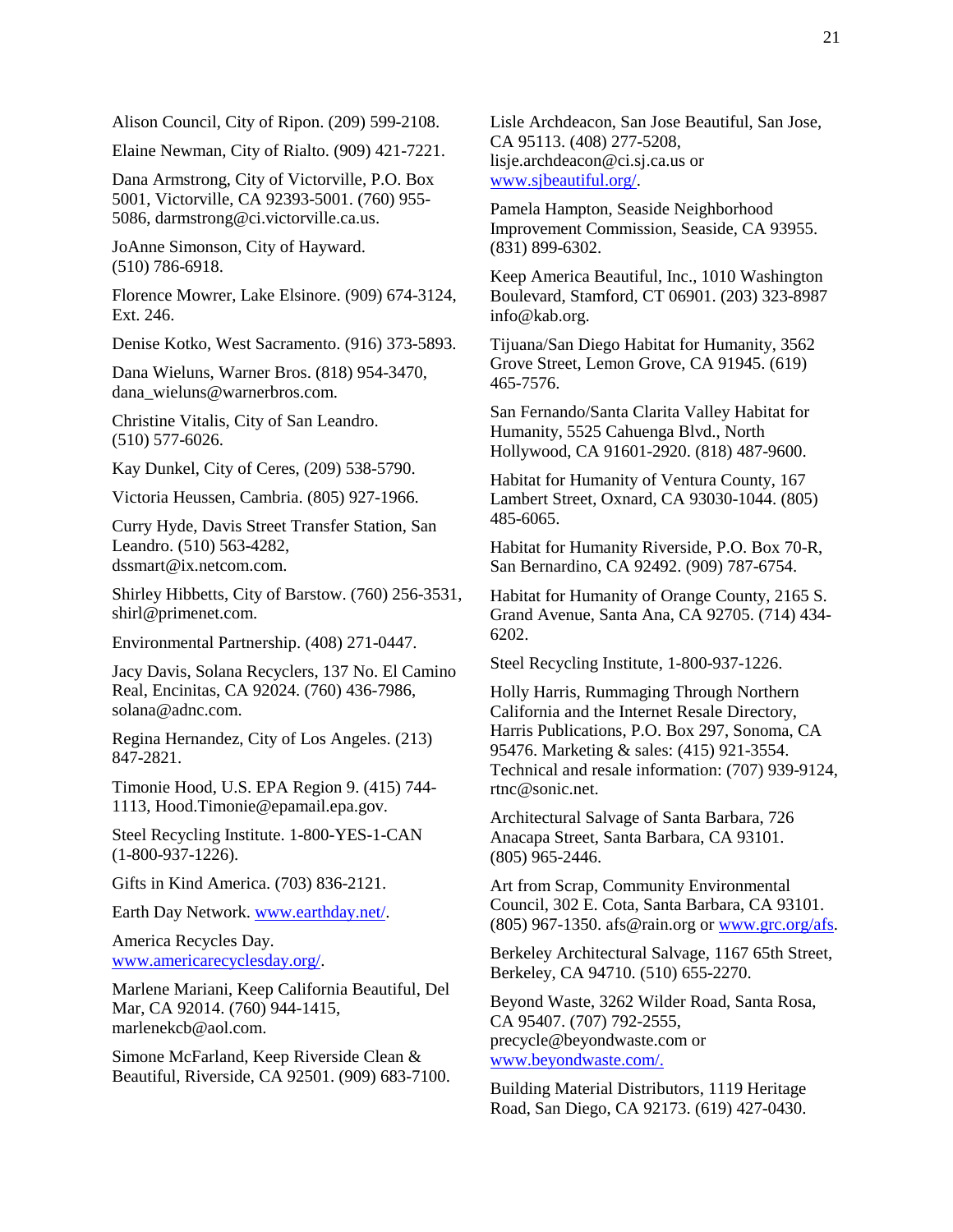Building Resources Materials Re-use, 701 Amador Street, San Francisco, CA 94124. (415) 285-7814, tundra@sirius.com.

C & M Diversified Company, 14684 Bronson Ave., San Jose, CA 95124. (408) 294-5185.

CA Area Resources for Educators, Old Sacramento Army Depot, 8350 Fruitridge Road, Gate 1, North, Sacramento, CA 95826. (916) 379- 9765, shireen42@aol.com.

Creative Re-Use/North Bay, P.O. Box 1802, Santa Rosa, CA, 95402-1802. (707) 546-3340.

Computers for Schools, 470 Nautilus Street, Suite 400, La Jolla, CA 92037. 1-800-939-6000, info@detwiler.org or [www.detwiler.org/](http://www.detwiler.org/).

Crayons to Computers, P.O. Box 2872, Dublin, CA 94568. (925) 803-1234.

Direct Relief International, 27 S. La Patera Lane, Santa Barbara, CA 93117. (805) 964-4767, info@directrelief.org.

Domin-Again, 1555 Soquel Dr., Santa Cruz, CA 95065. (831) 462-7674, mellen@chw.edu.

East Bay Depot Center for Creative Reuse, 6713 San Pablo Avenue, Oakland, CA 94608. (510) 547-6470.

Habitat for Humanity Restore, North Hollywood/ Santa Clarita, 5525 Cahuenga Blvd., North Hollywood, CA 91601. (818) 487-9600, hfhsfscv@earthlink.net or [www.home.earthlink.net/~hfhsfscv/.](http://www.home.earthlink.net/~hfhsfscv/)

Habitat for Humanity Restore, San Diego, 3653 Costa Bella Street, Lemon Grove, CA 91945. (619) 463-0464, (619) 668-2149, sdhfh@netzero.net.

Habitat for Humanity Restore, Riverside, 2121 Atlantic Street, Riverside, CA 92507. (909) 784-9474, hfhriv@pe.net.

LACoMAX, P.O. Box 1460, 900 S. Fremont, Alhambra, CA, 91802-1460. (626) 458-3580, jenguyen@dpw.co.la.ca.us.

Bert Ball, LA Shares, 3224 Riverside Drive, Los Angeles, CA, 90027. (213) 485-1097. lashare@aol.com, or [www.lashares.org/.](http://www.lashares.org/) 

Material Exchange, P.O. Box 984, Healdsburg, CA 95448. (707) 431-0525.

David Myers, Last Chance Mercantile, Monterey Regional Waste Management District, Marina, CA 93933. (831) 384-5313, dmyers@mrwmd.org.

NapaMAX, P.O. Box 660, Napa, CA 94559-0660. (707) 257-9520, Ext. 7291, kmiller@CityOfNapa.org.

Ohmega Salvage, 2407 San Pablo Avenue, Berkeley, CA 94702, (510) 843-7368, OhmegaSalvage@earthlink.net or [www.ohmegasalvage.com/.](http://www.ohmegasalvage.com/) 

ProMax, c/o Ecology Action of Santa Cruz, P.O. Box 1188, Santa Cruz, CA 95061-1188. (831) 426-5925, Ext. 28, [www.ecoact.org/ProMax](http://www.ecoact.org/ProMax).

Re-Sets, 17230 Knapp Street, Northridge, CA 91325. (818) 896-7573, Re-Sets@aol.com.

ReSale Lumber, 4056 North Highway 101, Eureka, CA 95501. (707) 822-6034.

Resource Area for Teachers (RAFT), 1355 Ridder Park Dr., San Jose, CA 95131. (408) 451-1420, raft@raft.net or [www.raft.net/](http://www.raft.net/).

Resource Roundup, 570 Airport Way, Camarillo, CA 93010. (805) 388-4371.

Ted Reif, Reuse People Inc., 477 Marina Parkway, Chula Vista, CA 91910. (619) 427-0430. Sales@TheReusePeople.com or [www.reusepeople.com/.](http://www.reusepeople.com/) 

San Diego Regional Materials Bank, Chula Vista, CA. (619) 691-5122.

Sanger Sales, 1355 Felipe Avenue, San Jose, CA 95122. (408) 288-5308.

Scroungers Center for Reusable Art Parts (SCRAP), 801 Toland, San Francisco, CA 94124. (415) 647-1746. reuseart@aol.com.

SonoMax, 575 Administration Drive, Room 117-A, Santa Rosa, CA 95403. (707) 527-3375, [www.recyclenow.org/sonomax.](http://www.recyclenow.org/sonomax)

ShastaMax, P.O. Box 496071, Redding, CA 96049-6071. (530) 224-6209, fsmith@ci.redding.ca.us.Student Creative Recycle, Art Program (S.C.R.A.P. Gallery), 46-350 Arabia Street, Indio, CA 92201. (760) 863-7777, scrapgallery@earthlink.net.

Tire Retread Info Bureau, 900 Weldon Grove, Pacific Grove, CA 93950. (831) 372-1917.